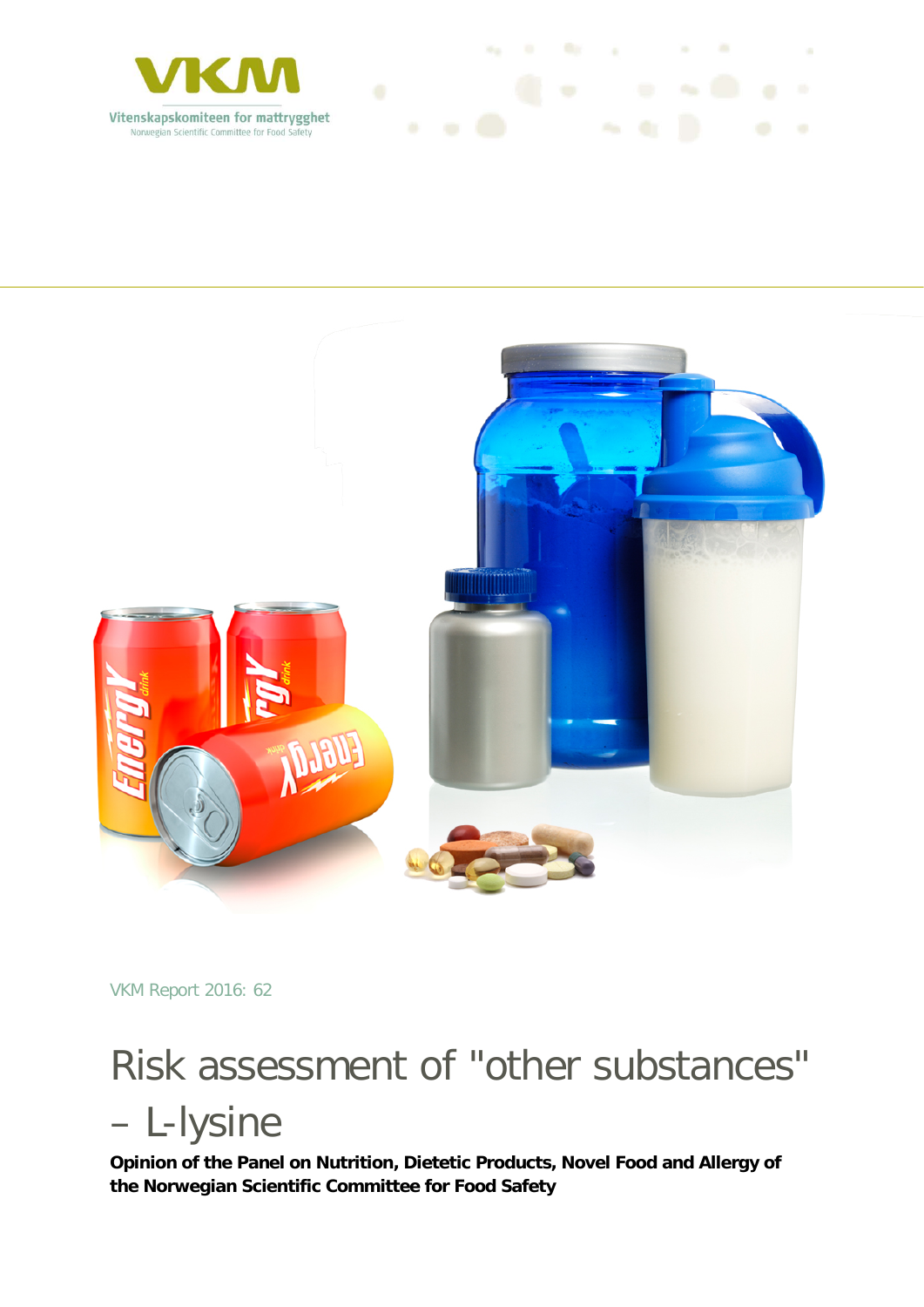Report from the Norwegian Scientific Committee for Food Safety (VKM) 2016: 62 Risk assessment of "other substances" – L-lysine

Opinion of the Panel on Nutrition, Dietetic Products, Novel Food and Allergy of the Norwegian Scientific Committee for Food Safety 12.12.2016

ISBN: 987-82-8259-252-9 Norwegian Scientific Committee for Food Safety (VKM) Po 4404 Nydalen N – 0403 Oslo Norway

Phone: +47 21 62 28 00 Email: [vkm@vkm.no](mailto:vkm@vkm.no)

[www.vkm.no](http://www.vkm.no/) [www.english.vkm.no](http://www.english.vkm.no/)

Cover photo: iStock Photo

Suggested citation: VKM. (2016). Risk assessment of "other substances" – L-lysine Opinion of the Panel on Nutrition, dietetic products, Novel Food an Allergy of the Norwegian Scientific Committee for Food Safety, ISBN: 987-82-8259-252-9, Oslo, Norway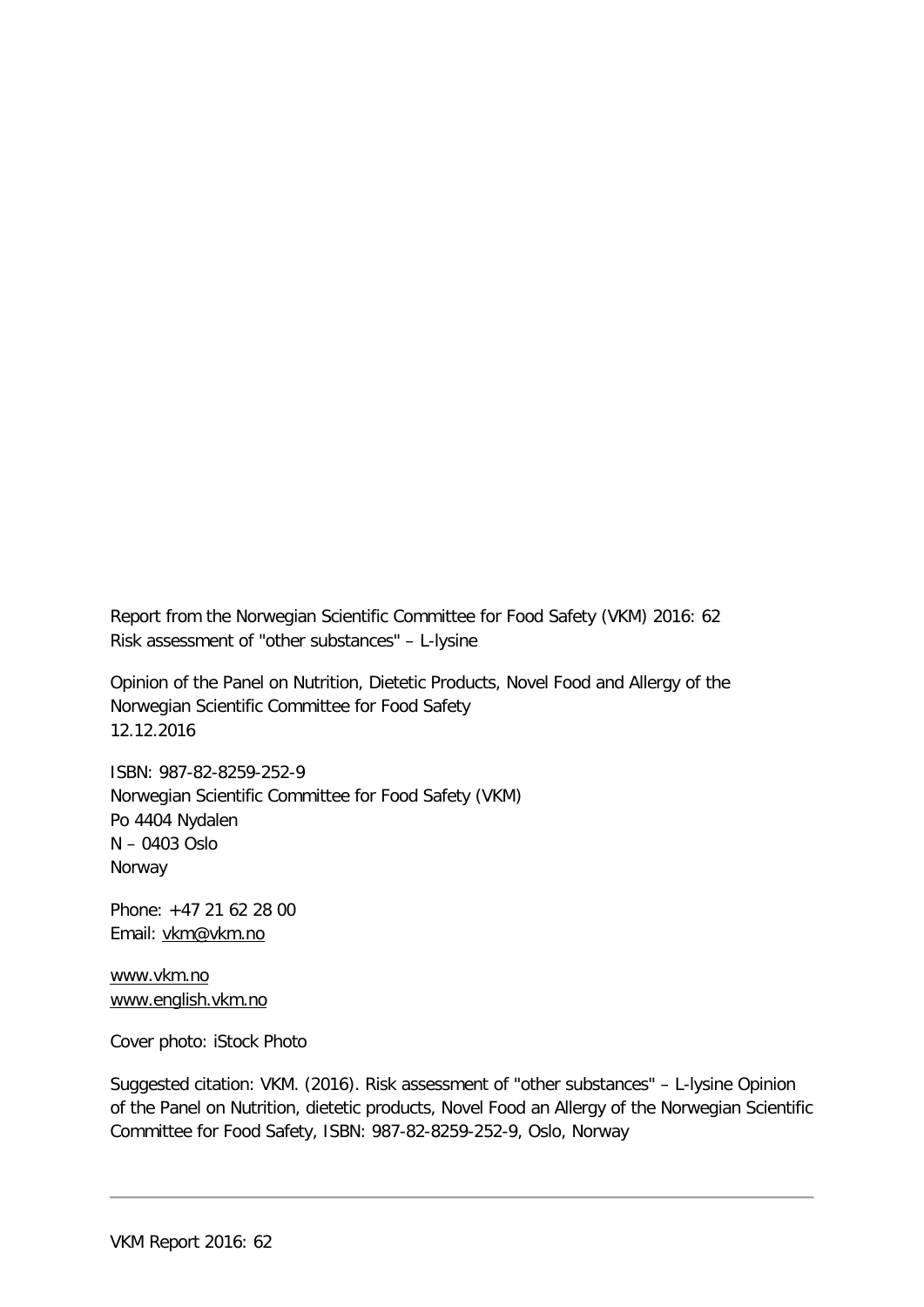### **Risk assessment of "other substances" - L-lysine**

### **Author preparing the draft opinion**

Sigrun Henjum

### **Assessed and approved**

The opinion has been assessed by the Panel on Nutrition, Dietetic Products, Novel Food and Allergy of the Norwegian Scientific Committee for Food Safety (Vitenskapskomiteen for mattrygghet, VKM). Per Ole Iversen (chair), Livar Frøyland, Margaretha Haugen, Sigrun Henjum, Kristin Holvik, Martinus Løvik, Bjørn Steen Skålhegg, Tonje Holte Stea, Tor A. Strand and Grethe S. Tell.

(Panel members in alphabetical order after chair of the panel)

### **Acknowledgment**

The Panel on Nutrition, Dietetic Products, Novel Food and Allergy has answered the request from the Norwegian Food Safety Authority. Project leader from the VKM secretariat has been Bente Mangschou. Sigrun Henjum is acknowledged for her valuable work on this opinion. Jan Alexander (the Scientific Steering Committee), Åshild Krogdahl (the Scientific Steering Committee) and Helle Margrete Meltzer (former member of the Panel on Nutrition, Dietetic Products, Novel Food and Allergy) constituted a reference group and are acknowledged for their valuable comments and suggestions on this opinion.

#### **Competence of VKM experts**

Persons working for VKM, either as appointed members of the Committee or as external experts, do this by virtue of their scientific expertise, not as representatives for their employers or third party interests. The Civil Services Act instructions on legal competence apply for all work prepared by VKM.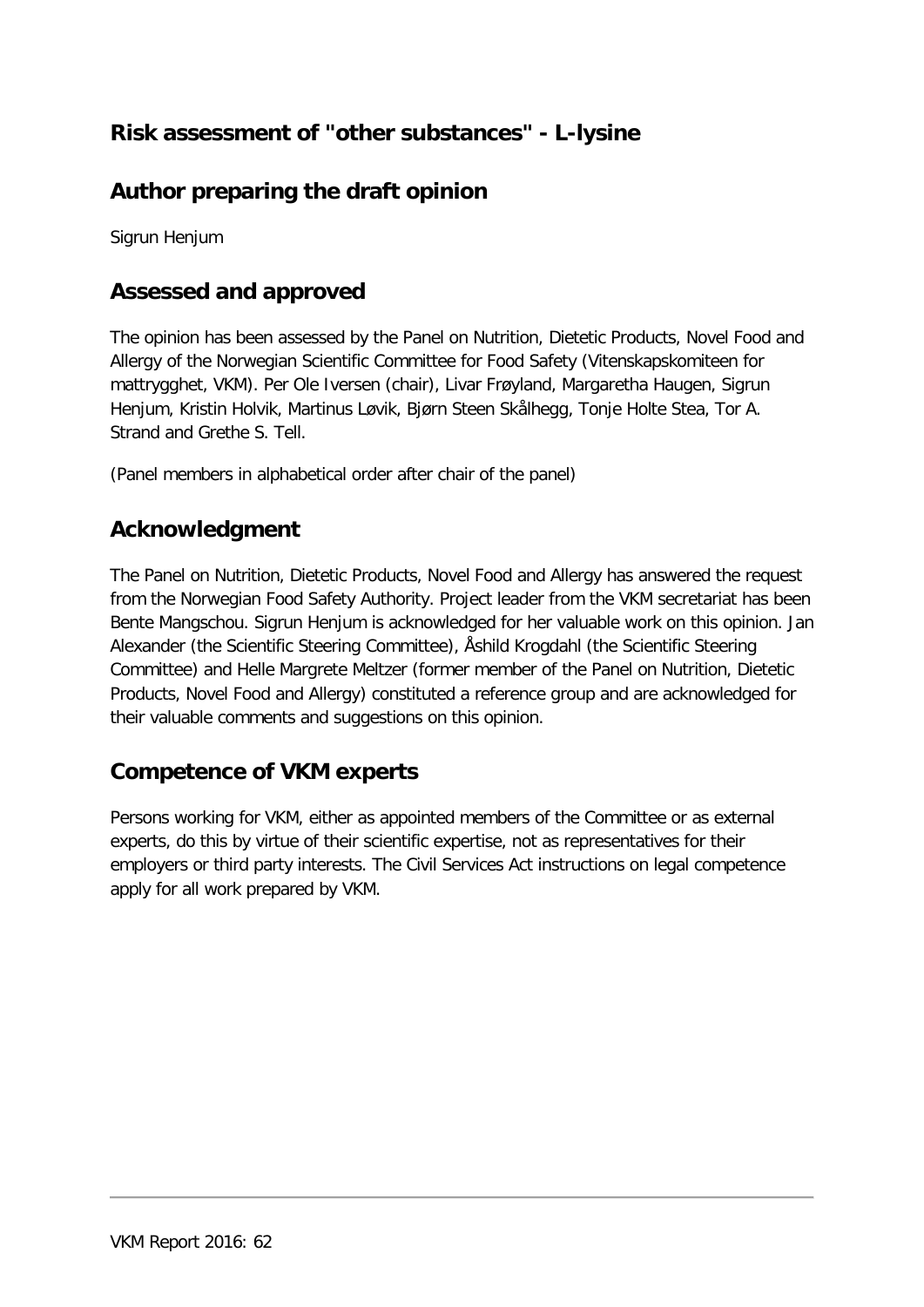## Table of Contents

|                | Background as provided by the Norwegian Food Safety Authority  12                                                                                                            |  |
|----------------|------------------------------------------------------------------------------------------------------------------------------------------------------------------------------|--|
|                | Terms of reference as provided by the Norwegian Food Safety Authority  13                                                                                                    |  |
| 1              |                                                                                                                                                                              |  |
| $\overline{2}$ |                                                                                                                                                                              |  |
| 2.1            |                                                                                                                                                                              |  |
|                |                                                                                                                                                                              |  |
|                | Dietary Reference Intakes for Energy, Carbohydrate, Fiber, Fat, Fatty Acids,<br>Cholesterol, Protein, and Amino Acids from Institute of Medicine (IOM). USA, 200516          |  |
|                |                                                                                                                                                                              |  |
|                | Report of the Scientific Committee of the Spanish Agency for Food Safety and Nutrition<br>(AESAN) on the use conditions for certain substances other than vitamins, minerals |  |
|                |                                                                                                                                                                              |  |
|                |                                                                                                                                                                              |  |
| 2.2            |                                                                                                                                                                              |  |
|                | 2.2.1                                                                                                                                                                        |  |
|                | 2.2.2                                                                                                                                                                        |  |
| 2.3            |                                                                                                                                                                              |  |
|                | 2.3.1                                                                                                                                                                        |  |
|                | 2.3.2                                                                                                                                                                        |  |
| 2.4            |                                                                                                                                                                              |  |
|                | 2.4.1                                                                                                                                                                        |  |
|                | 2.4.2                                                                                                                                                                        |  |
|                | 2.4.2.1                                                                                                                                                                      |  |
|                | 2.4.2.2                                                                                                                                                                      |  |
|                | 2.4.3                                                                                                                                                                        |  |
|                | 2.4.4                                                                                                                                                                        |  |
|                | 2.4.5                                                                                                                                                                        |  |
| 2.5            |                                                                                                                                                                              |  |
| 3              |                                                                                                                                                                              |  |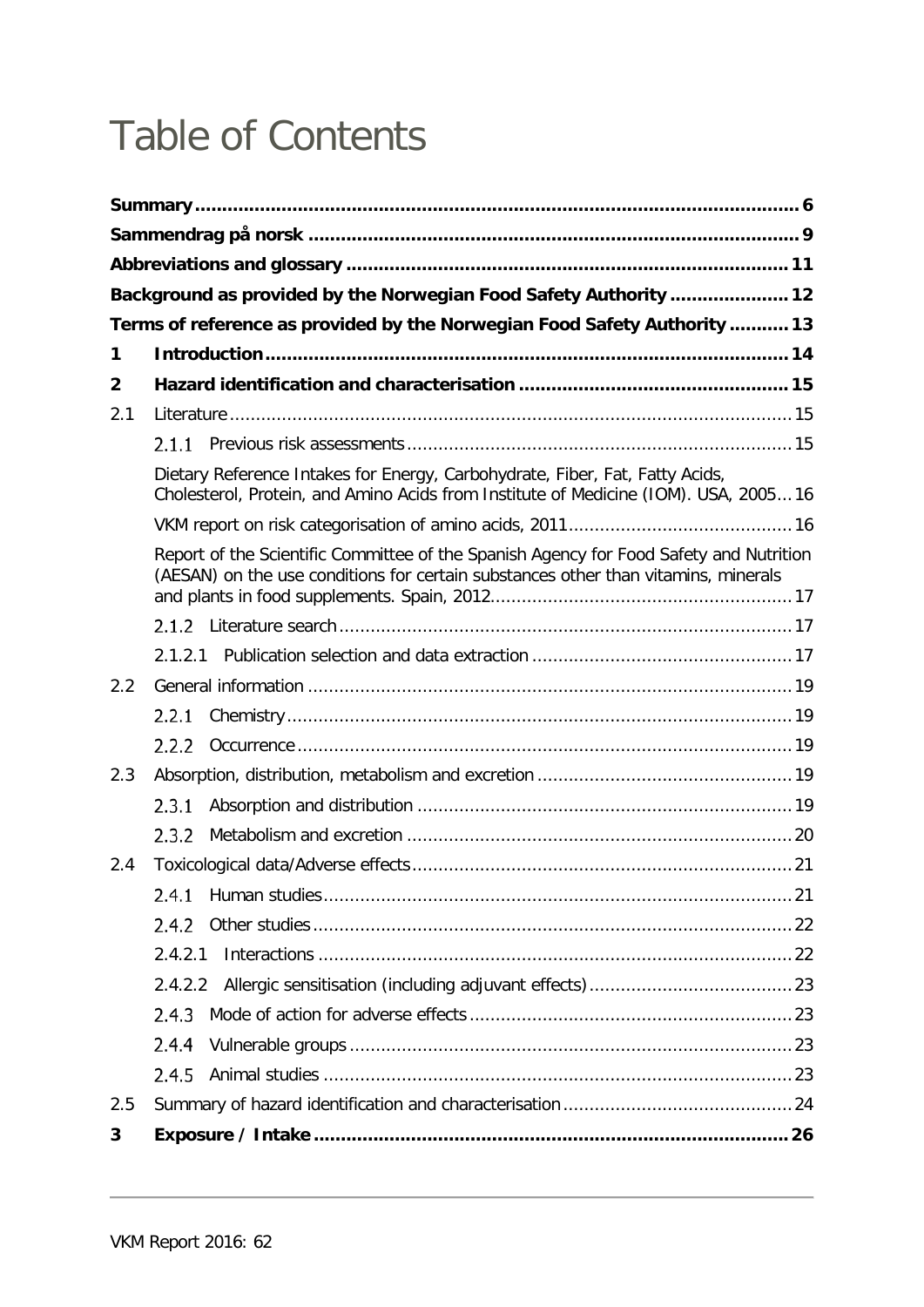| 3.1                     |  |
|-------------------------|--|
| 3.2                     |  |
| $\overline{\mathbf{4}}$ |  |
| 5                       |  |
| 6                       |  |
| $\overline{7}$          |  |
| 8                       |  |
|                         |  |
|                         |  |
|                         |  |
|                         |  |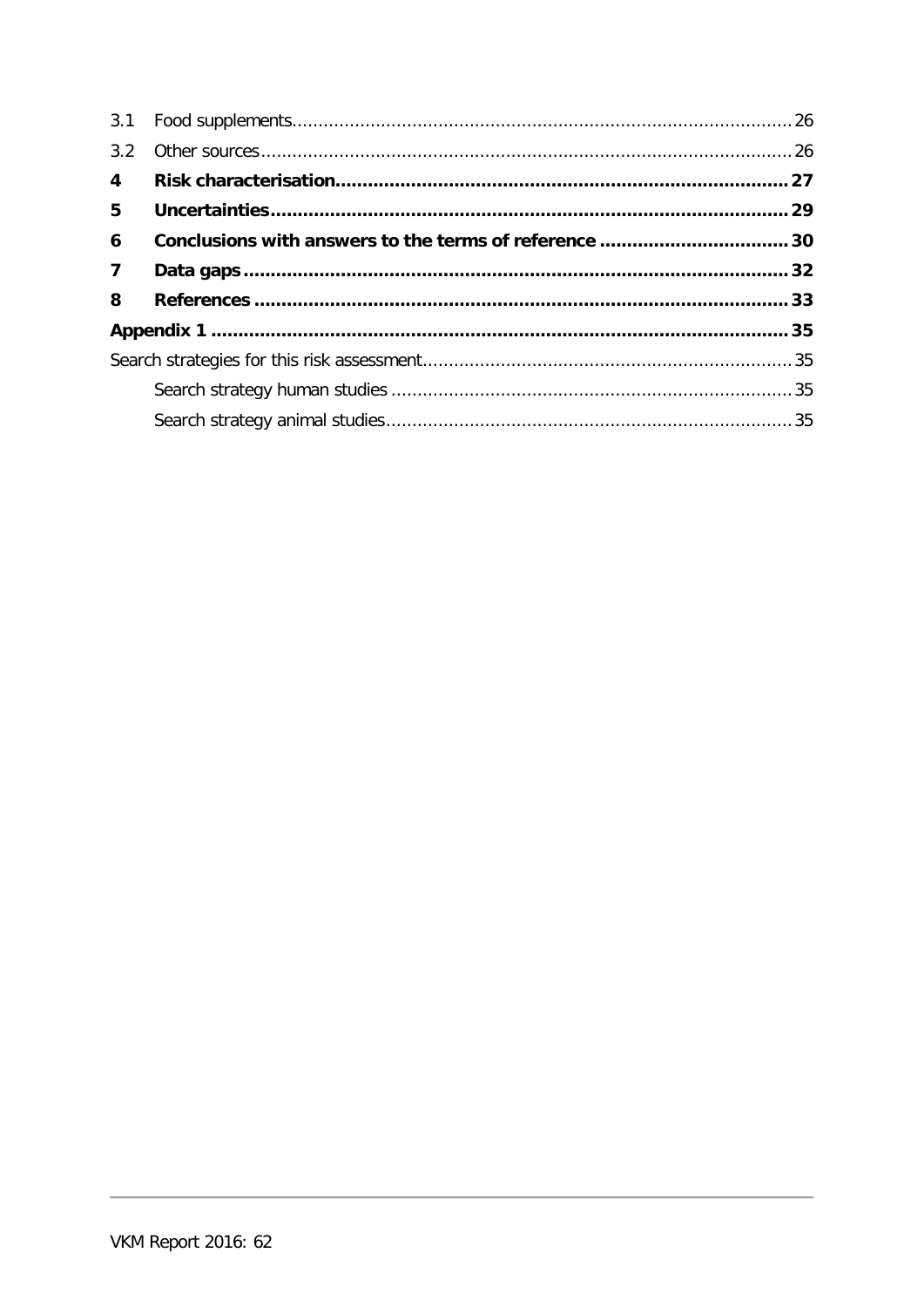## <span id="page-5-0"></span>**Summary**

The Norwegian Scientific Committee for Food Safety (Vitenskapskomiteen for mattrygghet, VKM) has, at the request of the Norwegian Food Safety Authority (Mattilsynet; NFSA), assessed the risk of "other substances" in food supplements and energy drinks sold in Norway. VKM has assessed the risk of doses given by NFSA. These risk assessments will provide NFSA with the scientific basis while regulating "other substances" in food supplements.

"Other substances" are described in the food supplement directive 2002/46/EC as substances other than vitamins or minerals that have a nutritional and/or physiological effect. It is added mainly to food supplements, but also to energy drinks and other foods. In this series of risk assessments of "other substances" the VKM has not evaluated any claimed beneficial effects from these substances, only possible adverse effects.

The present report is limited to the use of L-lysine in food supplements. Risks related to lysine added to food and drinks, protein hydrolysates or high dietary protein intake are outside the scope of the opinion. The report is based on previous risk assessments of lysine and scientific papers retrieved from a comprehensive literature search.

According to information from the NFSA, L-lysine is an ingredient in food supplements sold in Norway. NSFA has requested a risk assessment of 1000, 2000, 2500, 2750 and 3000 mg/day of L-lysine from food supplements. Foods rich in L-lysine are generally protein rich foods such as meat, dairy products, eggs, legumes, and some fish. Based on NHANES III (1988- 1994), the overall mean intake of L-lysine from food and food supplements in the United States was 5.3 g/day (IOM, 2005).

L-Lysine, an indispensable amino acid, is present in all proteins in the human body. Its catabolisation takes place mainly in the liver. The two nitrogen groups are transferred to alpha-ketoglutarate to form glutamate. The remaining carbon skeleton is broken down to acetoacetyl-CoA. Lysine is exclusively ketogenic i.e. does not enter gluconeogenesis for the production of glucose.

In the first phase of the present evaluation of L-lysine, previous reports evaluating the safety of L-lysine supplementation in humans were identified. In the second phase, two systematic literature searches have been performed to retrieve scientific papers published before 11 May 2016 (human studies literature search) and before 28 September 2016 (animal studies literature search). Based on these searches, we identified two human studies and one study in rats that could be used for risk assessment of L-lysine in food supplement.

According to a report from the Institute of Medicine in the USA (IOM, 2005), several clinical trials of lysine with intakes ranging from 0.6 to 3.0 g/day for 3 to 6 months have not reported any adverse effects. The same was the case for the two human randomised controlled trials (RCTs) included in this report providing 6 g/day L-lysine orally for 8 weeks to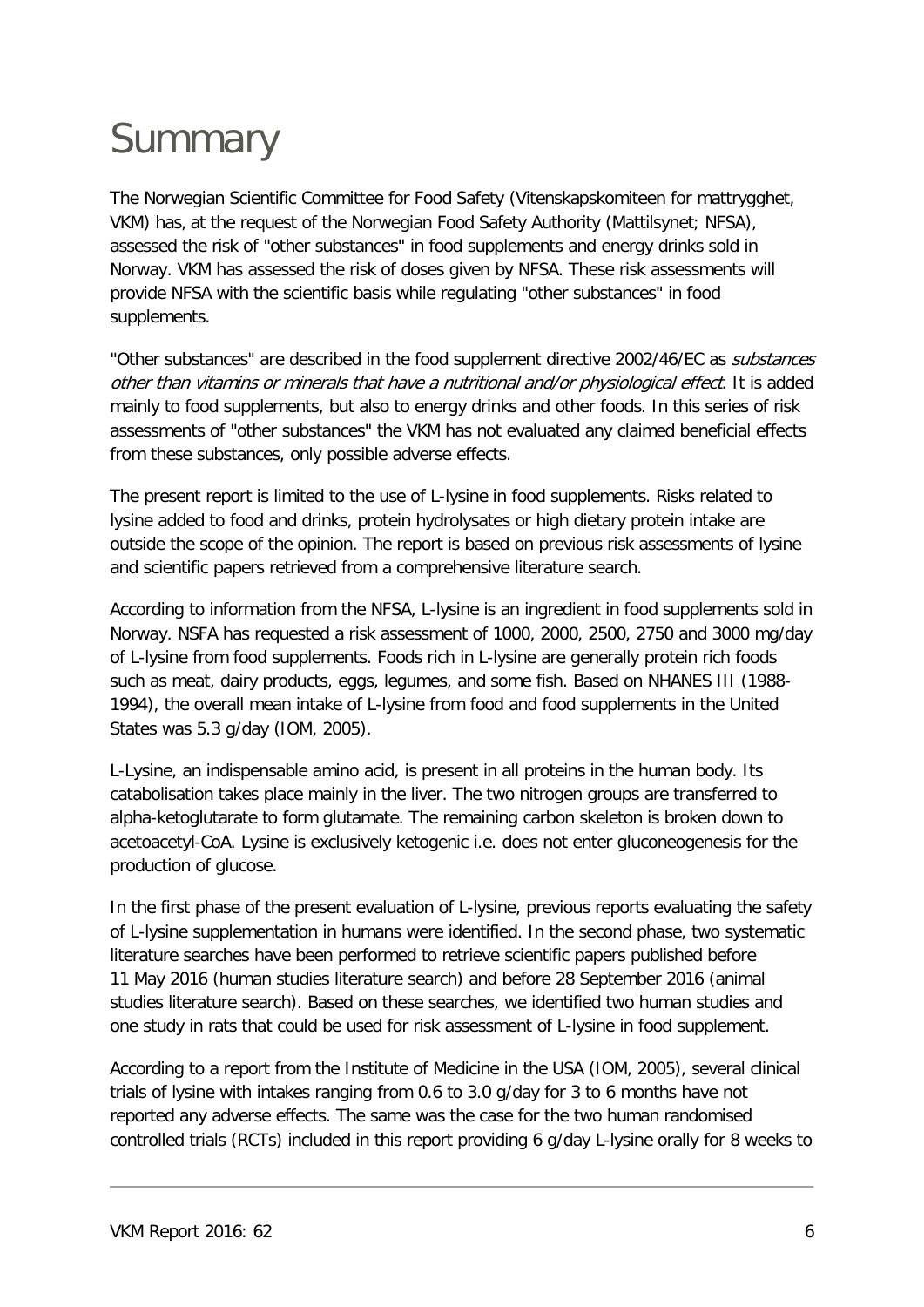schizophrenic patients. One 90-days subchronic toxicity study with rats was identified, showing a no observed adverse effect level (NOAEL) of 3357 mg/kg bw per day (the highest dose tested), with no functional, biochemical or histological changes in renal function. In the present report, the value of comparison is set to 86 mg/kg bw per day, corresponding to 6000 mg per day in a 70 kg adult; the daily dose provided in the two human RCTs. The calculated margins of exposures (MOE-values) range from 1.2 to 6.0 for the specified supplement doses with 1000-3000 mg/day of L-lysine. MOE-values below 10 (for interindividual differences in humans) is regarded as acceptable since L-lysine is a nutrient that does not cause any known adverse effects. In addition, the overall mean lysine intake according to NHANES III (5.3 g/day) is close to the the doses considered in the present risk assessment. The requirement for lysine, 30 mg/kg bw per day, corresponding to 2.1 g/day in a 70 kg adult, is close to the doses considered in the present risk assessment. The NOAEL suggested in the 90 days subchronic rat study supports the suggestion that these doses are well tolerated in humans even with somewhat low MOE-values.

VKM concludes that:

- In adults (≥18 years), the specified doses 1000, 2000, 2500, 2750 and 3000 mg/day L-lysine in food supplements are unlikely to cause adverse health effects.
- In adolescents (14 to  $<$  18 years), the specified doses 1000, 2000, 2500, 2750 and 3000 mg/day L-lysine in food supplements are unlikely to cause adverse health effects.
- In children (10 to <14 years), the specified doses 1000, 2000, 2500, 2750 and 3000 mg/day L-lysine in food supplements are unlikely to cause adverse health effects.

Children younger than 10 years were not within the scope of the present risk assessment.

#### **Short summary**

At the request of the Norwegian Food Safety Authority, the Norwegian Scientific Committee for Food Safety (VKM) has characterised the risk of specified doses of L-lysine in food supplements. VKM concludes that:

- In adults (≥18 years), the specified doses 1000, 2000, 2500, 2750 and 3000 mg/day L-lysine in food supplements are unlikely to cause adverse health effects.
- In adolescents (14 to  $\lt 18$  years), the specified doses 1000, 2000, 2500, 2750 and 3000 mg/day L-lysine in food supplements are unlikely to cause adverse health effects.
- In children (10 to  $\lt 14$  years), the specified doses 1000, 2000, 2500, 2750 and 3000 mg/day L-lysine in food supplements are unlikely to cause adverse health effects.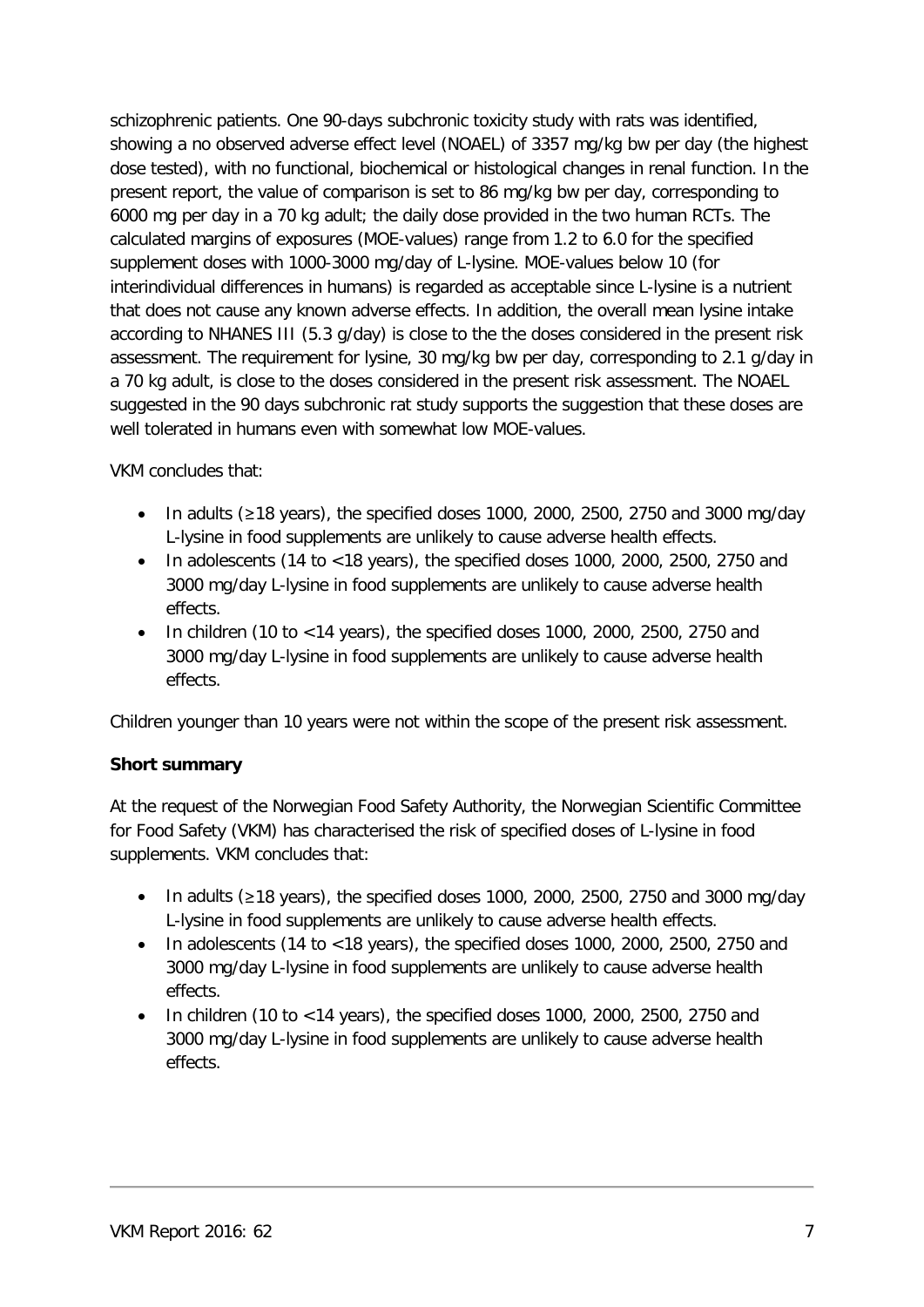**Key words**: L-lysine, food supplement, adverse health effect, negative health effect, Norwegian Food Safety Authority, Norwegian Scientific Committee for Food Safety, other substances, risk assessment, VKM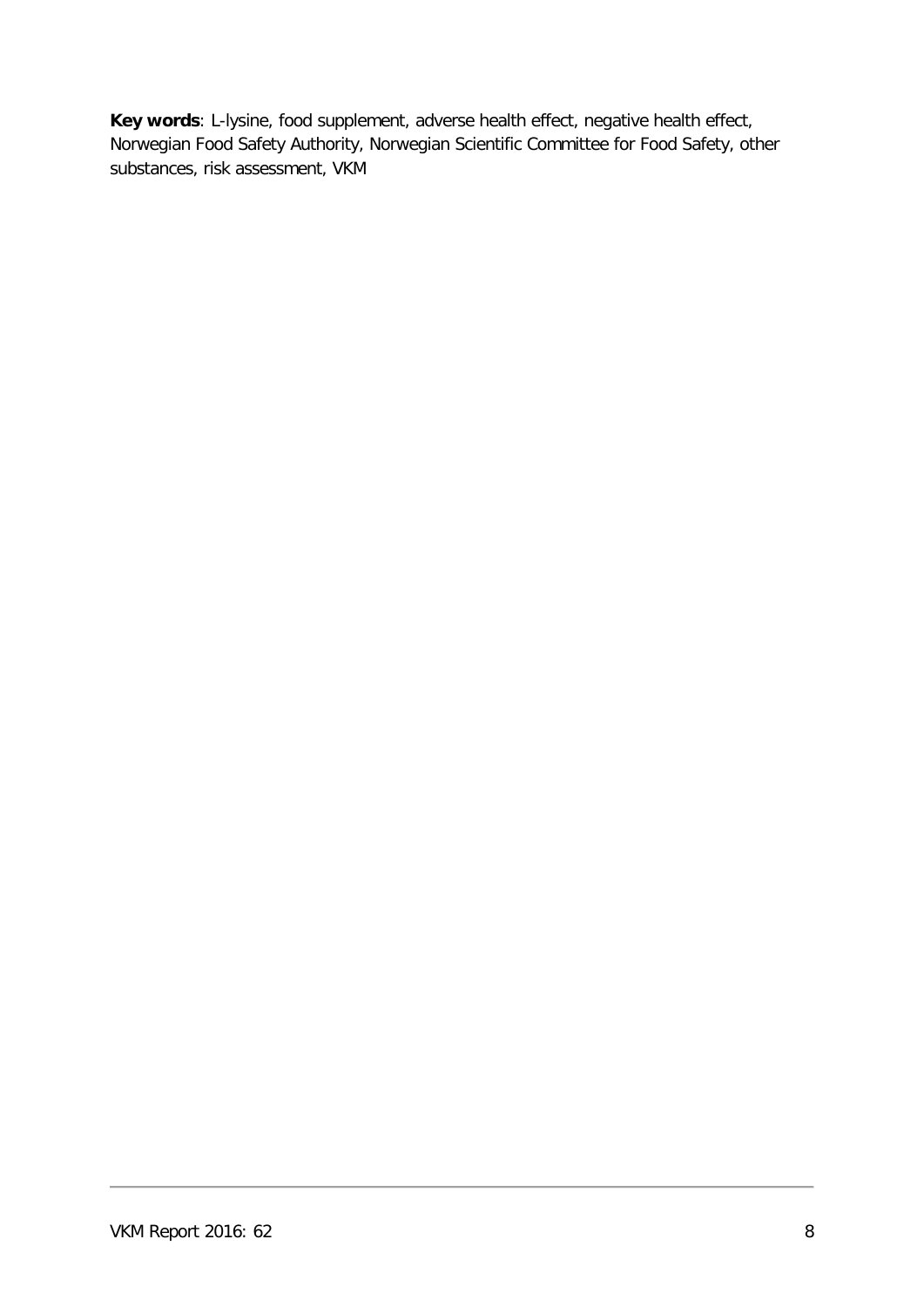## <span id="page-8-0"></span>Sammendrag på norsk

På oppdrag for Mattilsynet har Vitenskapskomiteen for mattrygghet (VKM) vurdert risiko ved tilsetting av "andre stoffer" i kosttilskudd og energidrikk som selges i Norge. VKM har risikovurdert ulike bruksdoser oppgitt fra Mattilsynet. Disse risikovurderingene vil gi Mattilsynet vitenskapelig grunnlag for å regulere "andre stoffer" i kosttilskudd.

"Andre stoffer" er beskrevet i kosttilskuddirektivet (2002/46/EF) som stoffer som har en ernæringsmessig eller fysiologisk effekt, og som ikke er vitaminer og mineraler. De tilsettes i hovedsak til kosttilskudd, men også til energidrikker og andre næringsmidler. I disse risikovurderingene har VKM ikke vurdert potensielle gunstige helseeffekter, men kun vurdert mulige negative helseeffekter.

I denne rapporten har VKM vurdert helserisiko ved L-lysin som kosttilskudd. Vurderingen er basert på andre tidligere risikovurderinger av aminosyren og vitenskapelige artikler som er funnet i systematiske litteratursøk.

Ifølge informasjon fra Mattilsynet er L-lysin en ingrediens i kosttilskudd som selges i Norge. Oppdraget fra Mattilsynet var å risikovurdere følgende doser av L-lysin i kosttilskudd: 1000, 2000, 2500, 2750 og 3000 mg/dag. Matvarer med et høyt innhold av L-lysin er sammenfallende med proteinrike matvarer som kjøtt, meieriprodukter, bønner, fisk, nøtter, frø, egg og helkorn. I henhold til data fra NHANES III (1988-1994), var gjennomsnittlig inntak av L-lysin fra mat og tilskudd i USA 5.3 g/dag (IOM, 2005).

L-lysin er en essensiell aminosyre som finnes i alle proteiner i menneskekroppen. Nedbrytningen foregår hovedsakelig i leveren der de to nitrogengruppene overføres til alfaketoglutarat og danner glutamat. Det resterende karbonskjelettet brytes ned til acetoacetyl-CoA. Lysin er ketogent og går ikke inn i glukoneogenesen for dannelse av glukose.

I den første fasen av evaluering av "andre stoffer" ble tidligere rapporter som har risikovurdert tilskudd med L-lysin hos mennesker kartlagt. I denne risikovurderingen er det i tillegg gjennomført systematiske litteratursøk der vitenskapelige artikler publisert før 11. mai 2016 (for humanstudier) og før 28. september 2016 (for dyrestudier) ble identifisert. Basert på disse søkene fant vi to studier på mennesker og en studie på rotter som kunne brukes i denne risikovurderingen av L-lysin i kosttilskudd.

Ifølge en rapport fra Institute of Medicine i USA (IOM 2005), har kliniske studier med lysininntak fra 0,6 til 3,0 g/dag i 3 til 6 måneder ikke rapportert funn av negative helseeffekter. Det samme var tilfellet for de to randomiserte kontrollerte studiene (RCT) i mennesker som er inkludert i denne rapporten. I begge studiene ble det gitt 6 g L-lysin per dag i 8 uker til pasienter med schizofreni. En 90-dagers subkronisk toksisitetsstudie med rotter viste en NOAEL (no observed adverse effect level) på 3357 mg/kg kroppsvekt per dag. Dette var den høyeste testede dosen og det var ingen funksjonelle, biokjemiske eller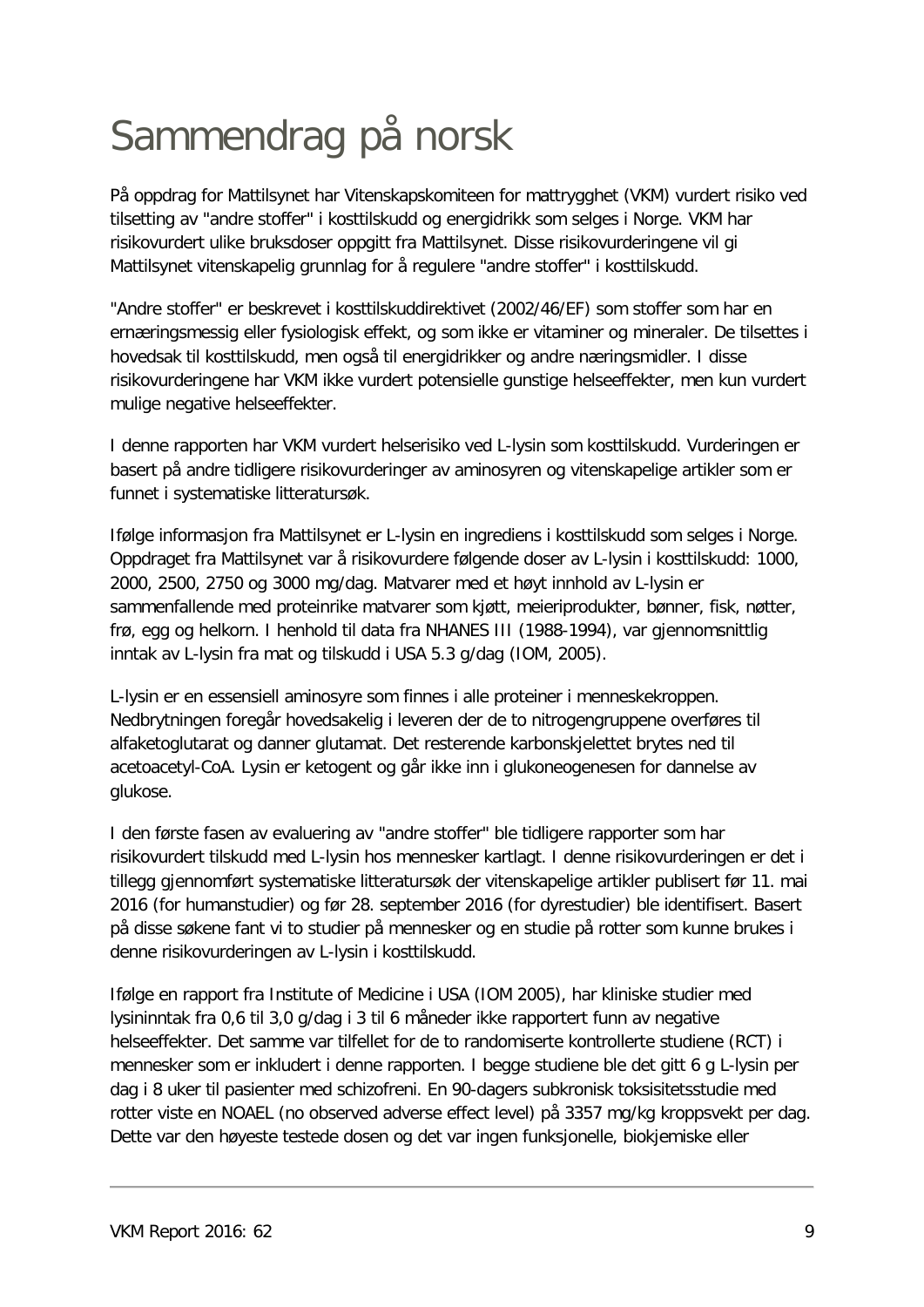histologiske forandringer eller endringer i nyrefunksjon. I denne VKM-rapporten settes "value for comparison" i risikovurderingen av L-lysin til 86 mg/kg kroppsvekt per dag, svarende til 6000 mg L-lysin per dag i en 70 kg voksen som var dosen som ble gitt i de to RCTene.

De beregnede verdiene for "margins of exposures" (MOE-verdiene) er i området 1,2 til 6,0 for de spesifiserte dosene i kosttilskudd på 1000 til 3000 mg/dag av L-lysin. MOE-verdier under 10 (for interindividuelle forskjeller mellom mennesker) ble ansett som akseptabelt ettersom L-lysin er et næringsstoff og ikke har gitt noen kjente negative helseeffekter. Videre er det totale gjennomsnittlige inntaket av lysin fra kosten på 5,3 g/dag (NHANES III) nært opptil de dosene som er vurdert i denne risikovurderingen. Anbefalt inntak av lysin er 30 mg/kg per kg kroppsvekt per dag, som svarer til 2,1 g/dag som er nært opp til de dosene som er vurdert. En NOAEL fra rottestudien på 3357 mg/kg kroppsvekt per dag understøtter at disse dosene vil tolereres godt hos mennesker, selv med noe lave MOE-verdier.

Vitenskapskomiteen for mattrygghet (VKM) konkluderer med at:

- For voksne (≥18 år) er det usannsynlig at de spesifiserte dosene på 1000, 2000, 2500, 2750 og 3000 mg/dag L-lysin i kosttilskudd vil forårsake negative helseeffekter.
- For ungdom (14 til <18 år) er det usannsynlig at de spesifiserte dosene på 1000, 2000, 2500, 2750 og 3000 mg/dag L-lysin i kosttilskudd vil forårsake negative helseeffekter.
- For barn (10 til <14 år) er det usannsynlig at de spesifiserte dosene på 1000, 2000, 2500, 2750 og 3000 mg/dag L-lysin i kosttilskudd vil forårsake negative helseeffekter.

Barn under 10 år inngår ikke i dette oppdraget.

#### **Kort sammendrag**

Vitenskapskomiteen for mattrygghet (VKM) har på oppdrag for Mattilsynet vurdert risiko ved inntak spesifikke doser av L-lysin i kosttilskudd. VKM konkluderer med at:

- For voksne (≥18 år) er det usannsynlig at de spesifiserte dosene på 1000, 2000, 2500, 2750 og 3000 mg/dag L-lysin i kosttilskudd vil forårsake negative helseeffekter.
- For ungdom (14 til <18 år) er det usannsynlig at de spesifiserte dosene på 1000, 2000, 2500, 2750 og 3000 mg/dag L-lysin i kosttilskudd vil forårsake negative helseeffekter.
- For barn (10 til <14 år) er det usannsynlig at de spesifiserte dosene på 1000, 2000, 2500, 2750 og 3000 mg/dag L-lysin i kosttilskudd vil forårsake negative helseeffekter.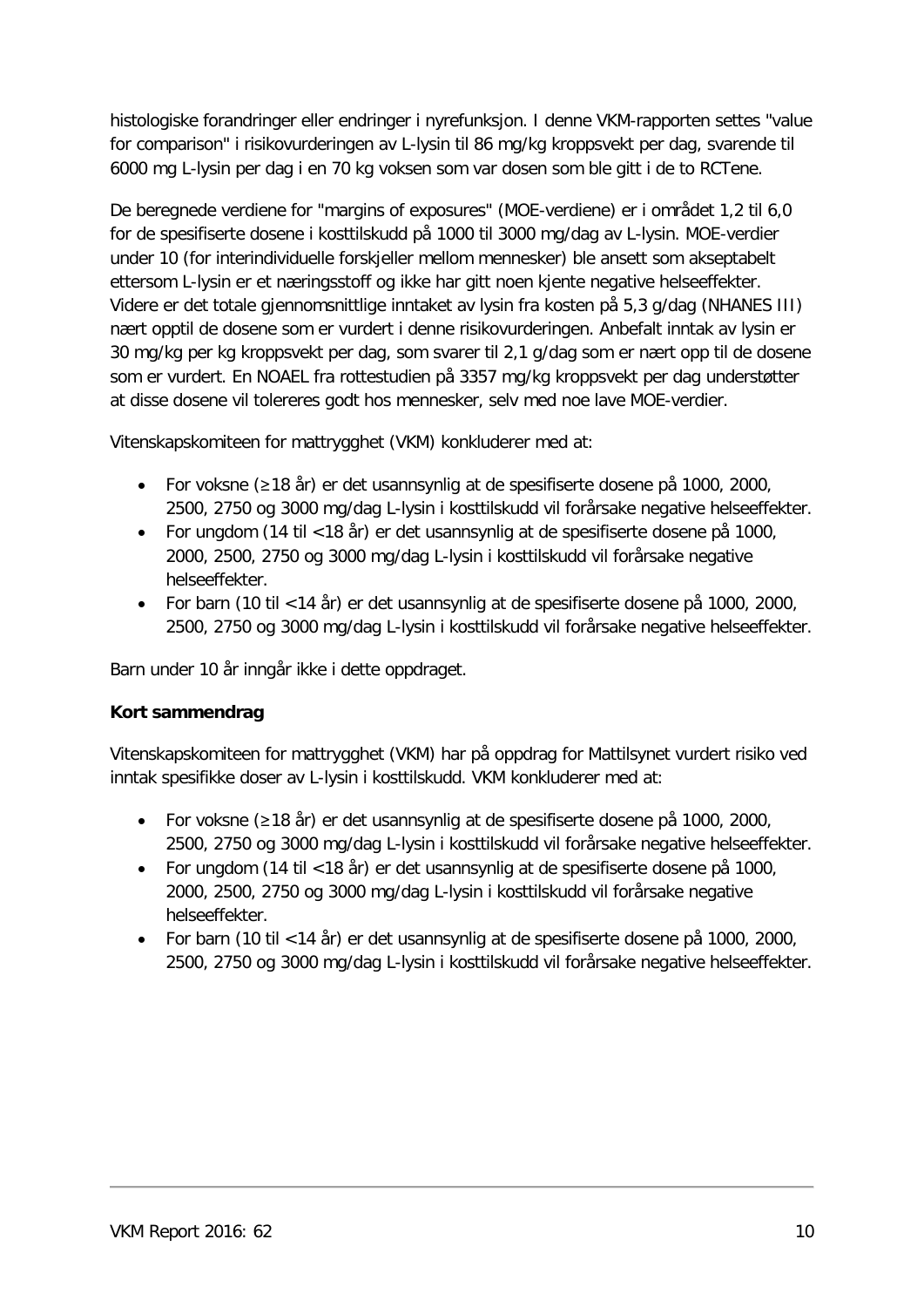## <span id="page-10-0"></span>Abbreviations and glossary

### **Abbreviations**

| AE               | - adverse event                                                             |
|------------------|-----------------------------------------------------------------------------|
| <b>AESAN</b>     | - Spanish Agency for Food Safety and Nutrition                              |
| <b>BAT</b>       | - brown adipose tissue (recruitable BAT)                                    |
| bw               | - body weight                                                               |
| CAT              | - cationic amino acid transporter                                           |
| <b>EFSA</b>      | - European Food Safety Authority                                            |
| <b>IOM</b>       | - Institute of Medicine, USA                                                |
| LAT              | - L-type amino acid transporter                                             |
| <b>NFSA</b>      | - Norwegian Food Safety Authority [Norw.: Mattilsynet]                      |
| NO.              | - nitogen oxid                                                              |
| <b>NOAEL</b>     | - no observed adverse effect level                                          |
| <b>PANSS</b>     | - positive and negative syndrome scale                                      |
| <b>RCT</b>       | - randomised controlled trial                                               |
| <b>SCL</b>       | - solute carrier 7 family                                                   |
| UL               | - tolerable upper intake level                                              |
| <b>VKM</b>       | - Norwegian Scientific Committee for Food Safety [Norw.: Vitenskapskomiteen |
| for Mattrygghet] |                                                                             |
| <b>WHO</b>       | - World Health Organization                                                 |

### **Glossary**

"Other substances": a substance other than a vitamin or mineral that has a nutritional or physiological effect (European Regulation (EC) No. 1925/2006, Article 2; [http://eur](http://eur-lex.europa.eu/legal-content/EN/TXT/PDF/?uri=CELEX:32006R1925&from=en)[lex.europa.eu/legal-content/EN/TXT/PDF/?uri=CELEX:32006R1925&from=en\)](http://eur-lex.europa.eu/legal-content/EN/TXT/PDF/?uri=CELEX:32006R1925&from=en).

"Negative health effect" and "adverse health effect" are broad terms. The World Helath Organization (WHO) has established the following definition of "adverse effect": a change in morphology, physiology, growth, development, reproduction or life span of an organism, system or (sub)population that results in an impairment of functional capacity, an impairment of the capacity to compensate for additional stress, or an increase in susceptibility to other influences (WHO, 1994).

An adverse event is considered serious if it results in death, is life-threatening, requires or prolongs hospitalisation, is a congenital anomaly or birth defect, is a persistent or significant disability/incapacity, or is another serious or important medical event.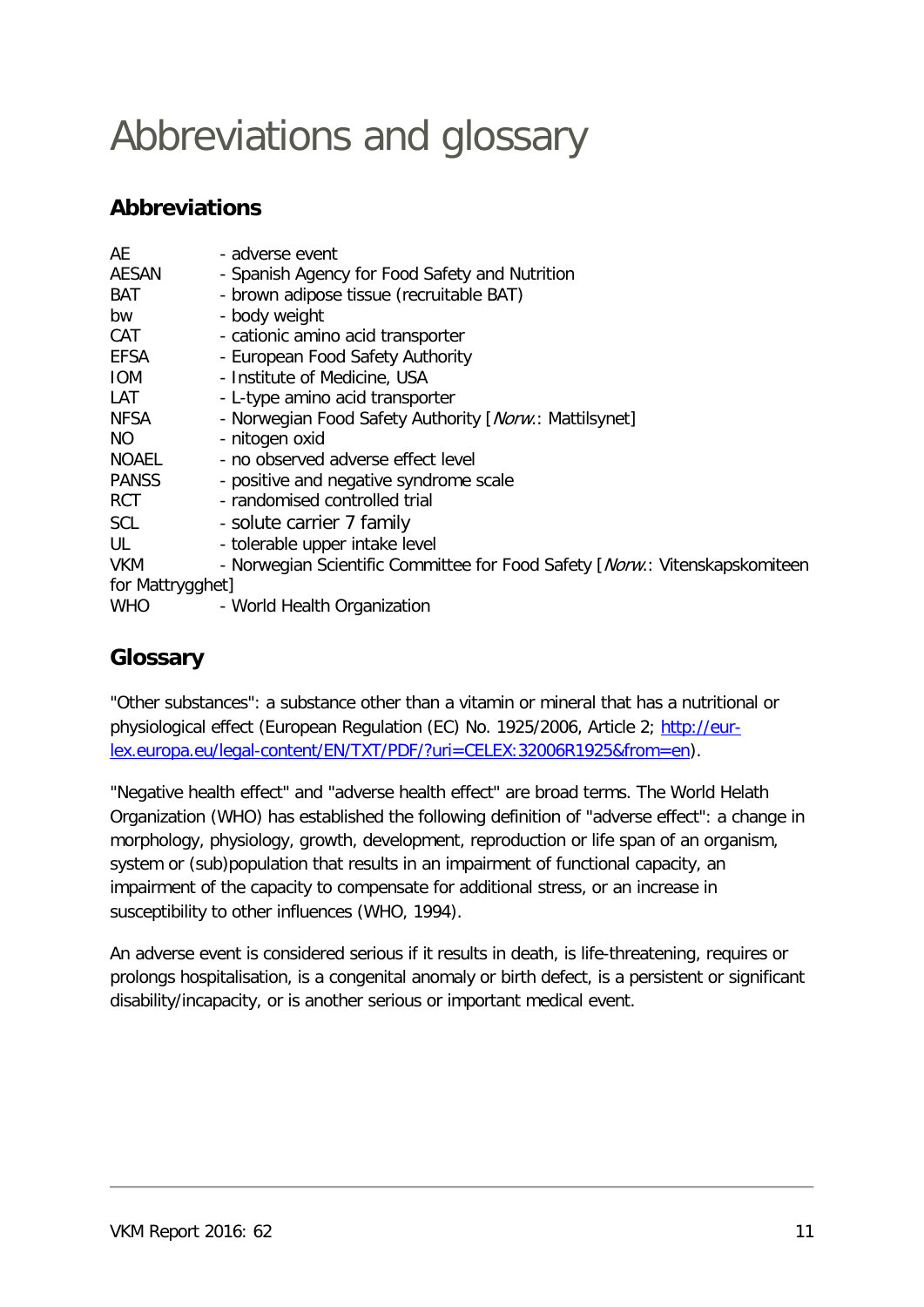## <span id="page-11-0"></span>Background as provided by the Norwegian Food Safety Authority

"Other substances" are substances other than vitamins and minerals, with a nutritional and/or physiological effect on the body. "Other substances" are mainly added to food supplements, but these may also be added to other foods and beverages, such as sports products and energy drinks. Ingestion of these substances in high amounts presents a potential risk for consumers.

In Norway, a former practice of classification of medicines had constituted an effective barrier against the sale of potentially harmful "other substances". Ever since this practice was changed in 2009, it has become challenging to regulate and supervise foods with added "other substances". Meanwhile, in the recent years, the Norwegian market has witnessed a marked growth in the sales of products containing "other substances". In 2011, food supplements containing "other substances" constituted more than 50% of the market share.

While within the European Economic Area, these substances fall under the scope of the European Regulation (EC) No. 1925/2006 on the addition of vitamins, minerals and certain other substances to foods and the European Regulation (EC) No 258/97 concerning novel foods and novel food ingredients, "other substances" remain largely unregulated. In order to ensure safe use of "other substances" many countries have regulated their use at a national level. For example, Denmark regulates these substances in a positive list i.e. a list of substances with maximal daily doses, permitted for use in food supplements and other foods (FVM, 2014).

The Norwegian Food Safety Authority (NFSA) is working on the establishment of a regulation on the addition of "other substances" to foods at a national level. The regulation will include a list of substances with permitted maximal doses, based on the substances and doses found in products on the Norwegian market. In preparation for a regulation, NFSA has therefore requested the Norwegian Scientific Committee for Food Safety (VKM) to assess the safety of "other substances" found on the Norwegian market. NFSA, in consultation with the industry, has compiled a list of "other substances" found in products marketed in Norway. Only substances with a purity of minimum 50% or concentrated 40 times or more have been included in the list. Substances regulated by other legislations like those for novel foods, food additives, aromas, foods for special medical purposes, etc. have been excluded from the list.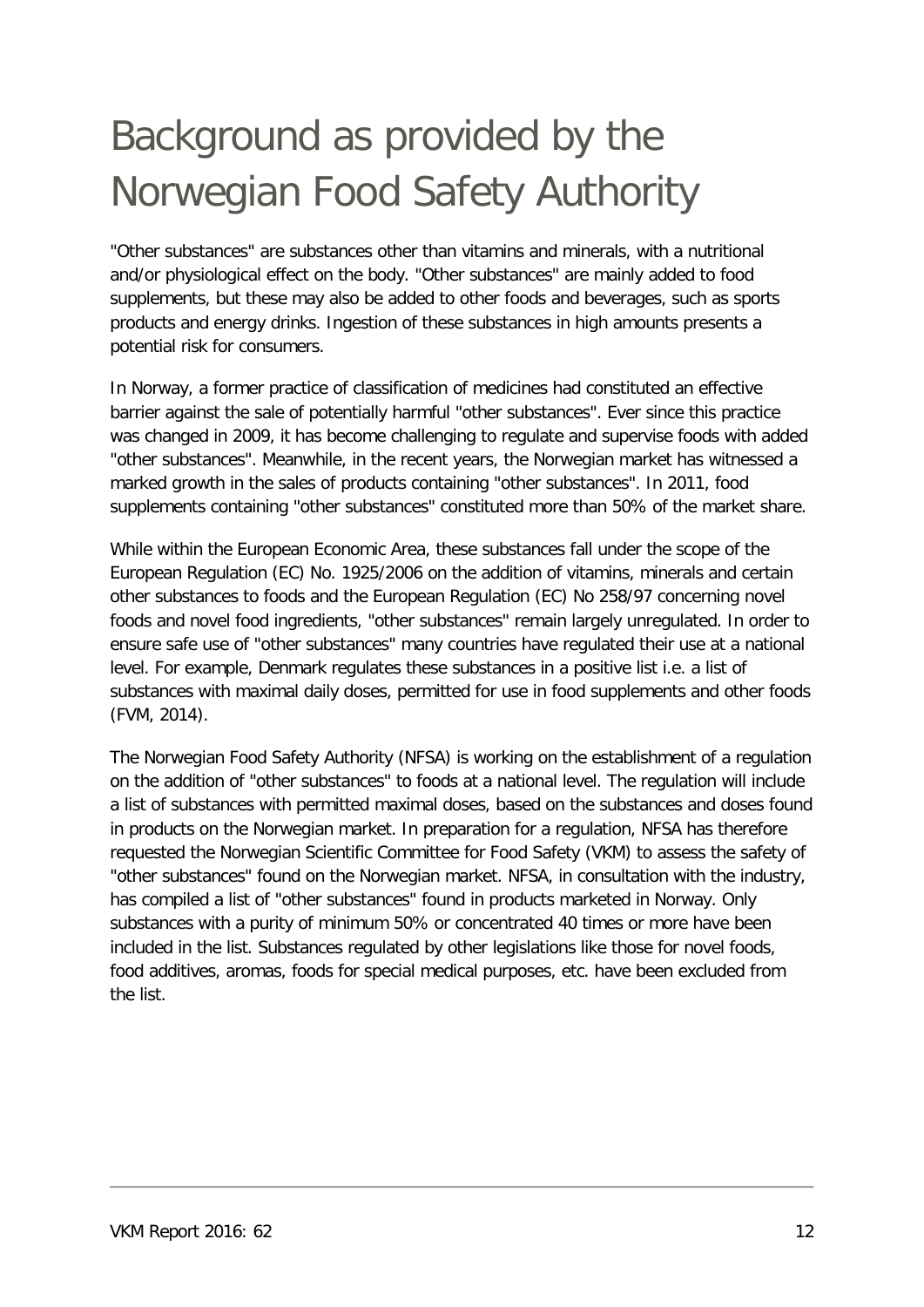## <span id="page-12-0"></span>Terms of reference as provided by the Norwegian Food Safety Authority

The Norwegian Food Safety Authority (NFSA) requested the Norwegian Scientific Committee for Food Safety (VKM) to assess the safety of L-lysine in food supplements at the following doses: 1000, 2000, 2500, 2750 and 3000 mg/day.

NFSA requested VKM to assess the safety of "other substances" (in accordance with the guidance document developed in Phase 2) for the specified doses (Phase 3).

The safety assessments for "other substances" present in food supplements shall be carried out for the general population, age 10 years and older.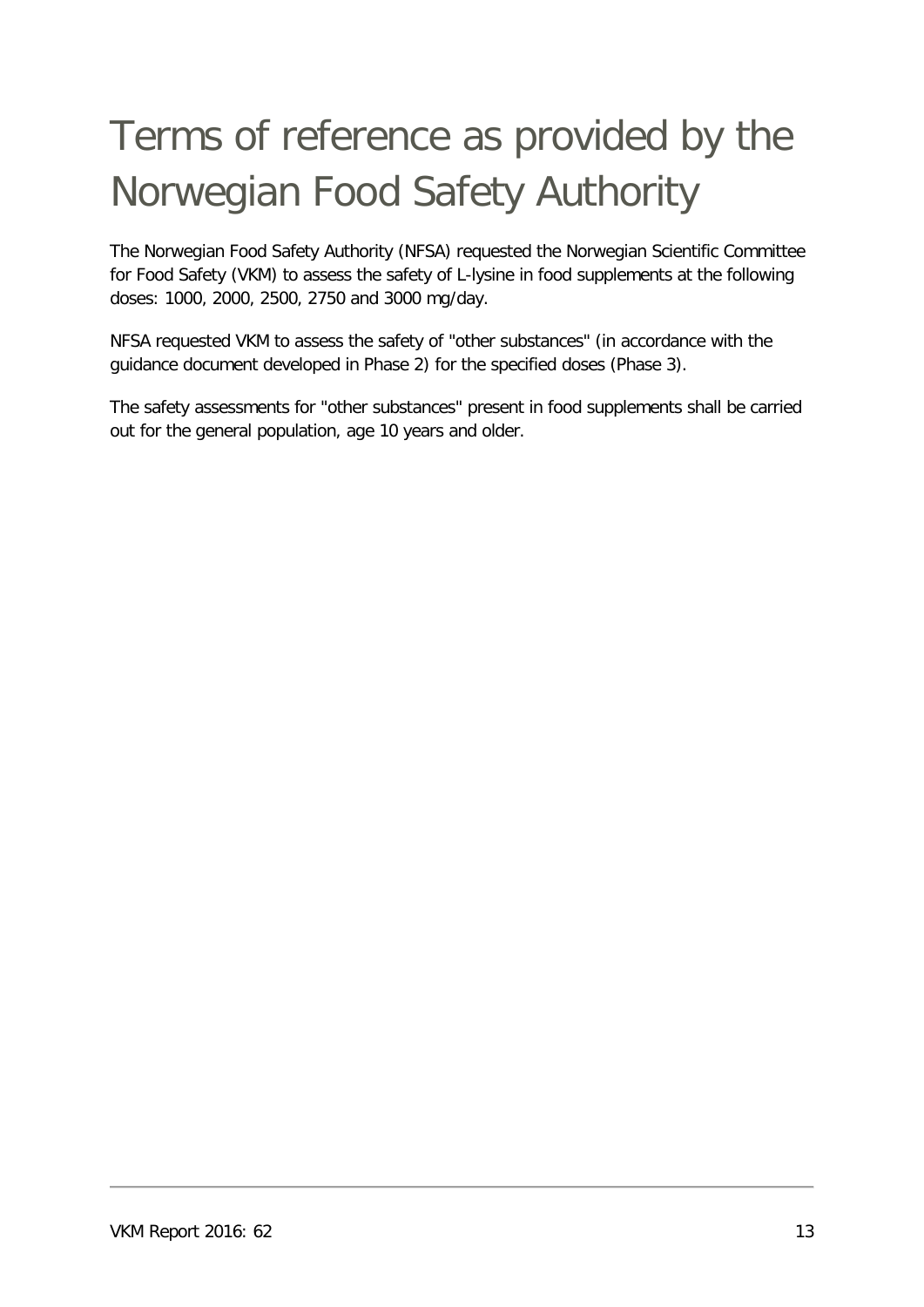# <span id="page-13-0"></span>1 Introduction

"Other substances" are described in the food supplement directive 2002/46/EC as substances other than vitamins or minerals that have a nutritional and/or physiological effect, and may be added to food supplements or e.g. energy drinks.

This risk assessment concerns the substance L-lysine per se, and no specific products.

In this series of risk assessments of "other substances" the VKM has not evaluated any claimed beneficial effects from these substances, but merely possible adverse effects at specified doses used in Norway.

According to information from the Norwegian Food Safety Authority (NFSA), L-lysine is an ingredient in food supplements sold in Norway. NFSA has requested a risk assessment of the intake of 1000, 2000, 2500, 2750 and 3000 mg L-lysine per day from food supplements. The total L-lysine exposure from other sources than food supplements is not included in the risk assessment. According to NHANES III (1988-1994), the overall mean intake of L-lysine from food and food supplements in the United States was 5.3 g/day. The median dietary intake of lysine by adult women during 1988–1994 ranged from 3.4 to 4.6 g/day, and by adult men from 4.7 to 7.5 g/day (IOM, 2005).

L-lysine is an essential amino acid used as a buliding block for all proteins in the human body. L-lysine is a limiting amino acid in cereal diets (WHO, 2007). L-lysine plays a major role in calcium absorption, carnitine production, growth, building muscle protein, recovering from surgery or sport injuries and the body's production of hormones, enzymes and antibodies (Singh et al., 2011).

Foods rich in L-lysine are generally protein rich foods such as meat, dairy products, legumes, fish, nuts, seeds, eggs and whole grains. The requirements for adults of L-lysine are 30 mg/kg bw per day (WHO, 2007), corresponding to 2100 mg/day for a 70 kg adult.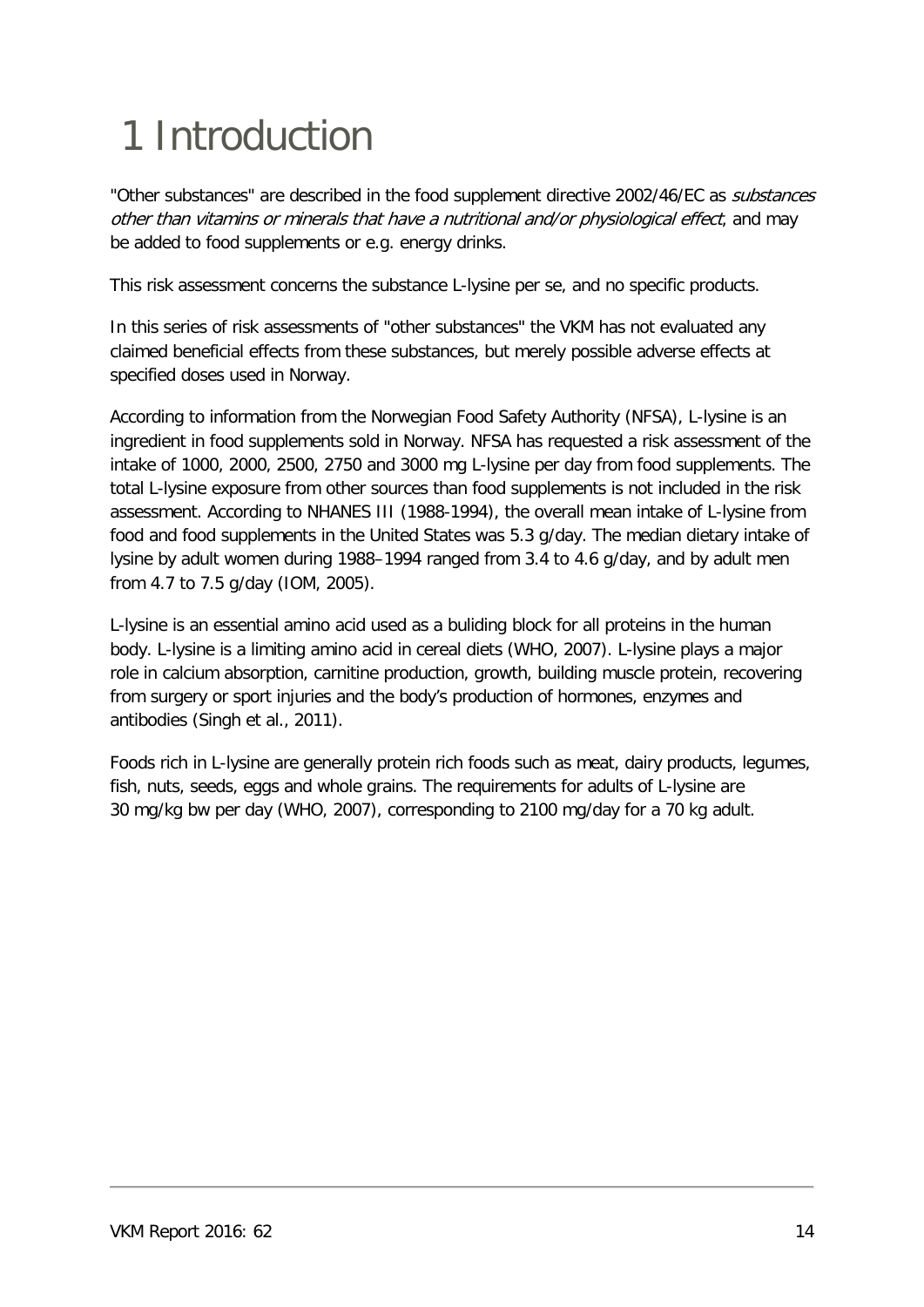## <span id="page-14-0"></span>2 Hazard identification and characterisation

### <span id="page-14-1"></span>**2.1 Literature**

This risk assessment is based on previous risk assessments of L-lysine, as well as scientific papers retrieved from a systematic search in literature published before 11 May 2016 (human studies literature search) and before 28 September 2016 (animal studies literature search). The literature search aimed at retrieving human and animal studies on adverse effects caused by L-lysine.

#### <span id="page-14-2"></span>**Previous risk assessments**

Risks related to L-lysine have previously been evaluated by: the Institute of Medicine (IOM), USA, 2005; the Norwegian Scientific Committee for Food Safety (VKM), Norway, 2011; the Scientific Committee of the Spanish Agency for Food Safety and Nutrition (ASEAN), Spain, 2012 and 2015. Of the reports mentioned above, the literature search underlying the report was only described in the report from VKM (2011).

| <b>Risk assessment</b> | Objective                  | <b>Conclusion</b>      | <b>Suggested doses</b> |
|------------------------|----------------------------|------------------------|------------------------|
| body, country,         |                            |                        |                        |
| publication year       |                            |                        |                        |
| IOM, USA, 2005         | To establish dietary       | Data were not          | Not established        |
|                        | reference intakes and      | available for dose-    |                        |
|                        | identify potential adverse | response assessment    |                        |
|                        | effects of L-lysine and    | and derivation of a UL |                        |
|                        | other nutrients            | for L-lysine in        |                        |
|                        |                            | apparently healthy     |                        |
|                        |                            | humans                 |                        |
| VKM, Norway,           | To qualitatively rank 30   | L-lysine was grouped   | Not established        |
| 2011                   | amino acids according to   | "moderate risk"        |                        |
|                        | high, moderate or low risk |                        |                        |
| ASEAN, Spain,          | To assess the use of L-    | A maximum daily        | Acceptable doses:      |
| 2012                   | lysine as a food           | quantity of 2250 mg of | 2250 mg/day            |
|                        | supplement                 | L-lysine is acceptable |                        |
|                        |                            | from the safety point  |                        |
|                        |                            | of view for use as a   |                        |
|                        |                            | food supplement.       |                        |

| Table 2.1.1-1: Overview of previous risk assessments of L-lysine |  |  |  |  |  |  |  |  |  |
|------------------------------------------------------------------|--|--|--|--|--|--|--|--|--|
|------------------------------------------------------------------|--|--|--|--|--|--|--|--|--|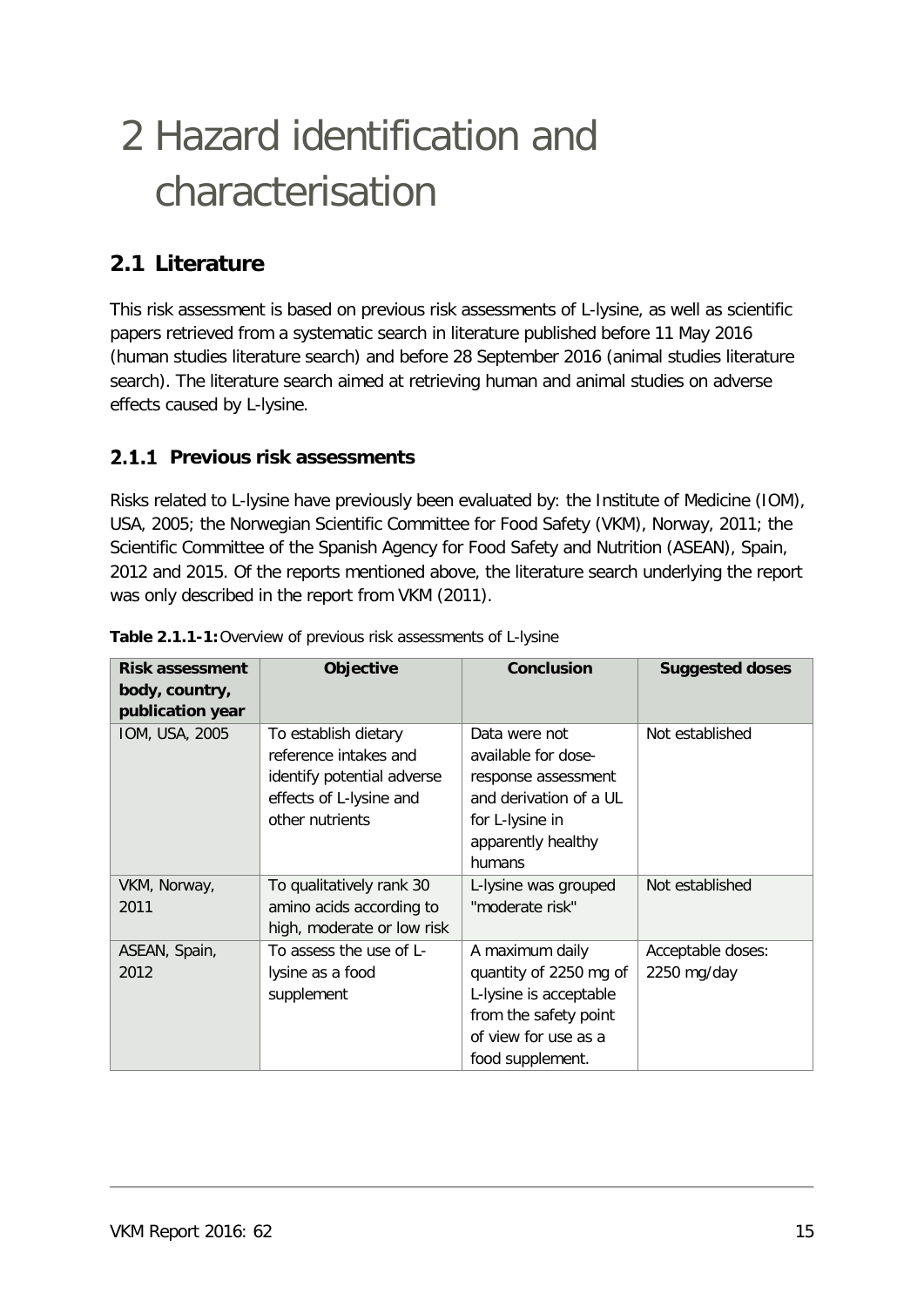#### <span id="page-15-0"></span>Dietary Reference Intakes for Energy, Carbohydrate, Fiber, Fat, Fatty Acids, Cholesterol, Protein, and Amino Acids from Institute of Medicine (IOM). USA, 2005

According to IOM (2005): "Acute intake of high levels of lysine in humans interferes with dietary protein metabolism and competes with the transport of arginine, suggesting that adverse effects from high levels of lysine are more likely to occur if protein intake or dietary arginine intake is low. Intravenous L-lysine (16.5 to 41.3 g/day in young men) has been shown to inhibit renal tubular protein reabsorption (Mogensen and Solling, 1977). L-Lysine shares an intestinal transport system with L-arginine (McCarthy et al., 1964; Rosenberg et al., 1966), and competes with L-arginine for reabsorption from renal tubules (Kamin and Handler, 1951; Webber et al., 1961). Higher plasma and urinary concentrations of carnitine were found in six healthy adult males given a single 5 g oral dose of lysine (Vijayasarathy et al., 1987). In another study of eight healthy males (15 to 20 years of age) given a single oral dose of 1.2 g of L-lysine hydrochloride, growth hormone release was not significantly stimulated and no side effects were reported (Isidori et al., 1981). Increased liver total lipids, triacylglycerol, and cholesterol concentrations were found in rats fed 5 percent L-lysine and 15 percent casein for 2 weeks (Hevia et al., 1980a), an effect that can be reversed by feeding arginine (Hevia et al., 1980b)".

IOM (2005) states that "several clinical trials of lysine intakes from 0.6 to 3.0 g/day for 3 to 6 months in people with herpes infections have, in general, not found or reported any adverse effects and that few adverse effects of L-lysine have been observed in humans or animals after high, mostly acute, doses. The one adverse effect was an upset stomach in 3 of 27 patients given 3 g/day of L-lysine hydrochloride for 6 months and in 1 of the 25 controls (Griffith et al., 1987)".

The data on the adverse effects of L-lysine from supplements were considered not sufficient for a dose–response assessment and derivation of a UL for healthy humans.

#### <span id="page-15-1"></span>VKM report on risk categorisation of amino acids, 2011

In 2011, VKM conducted a risk categorisation of about 30 amino acids and amino acid compounds based on potential health risks related to high intakes of the amino acids (VKM, 2011). It was emphasised that the VKM report from 2011 had several limitations and could only be regarded as an initial screening and not as risk assessment of the many amino acids. The task was to qualitatively rank 30 amino acids according to high, moderate or low risk for adverse health effects. In this report, L-lysine was grouped among the amino acids possessing a moderate potential risk for adverce health effects. Due to lack of scientific evidence, this categorisation was merely based on the general knowledge of amino acids as potent bioactive compounds.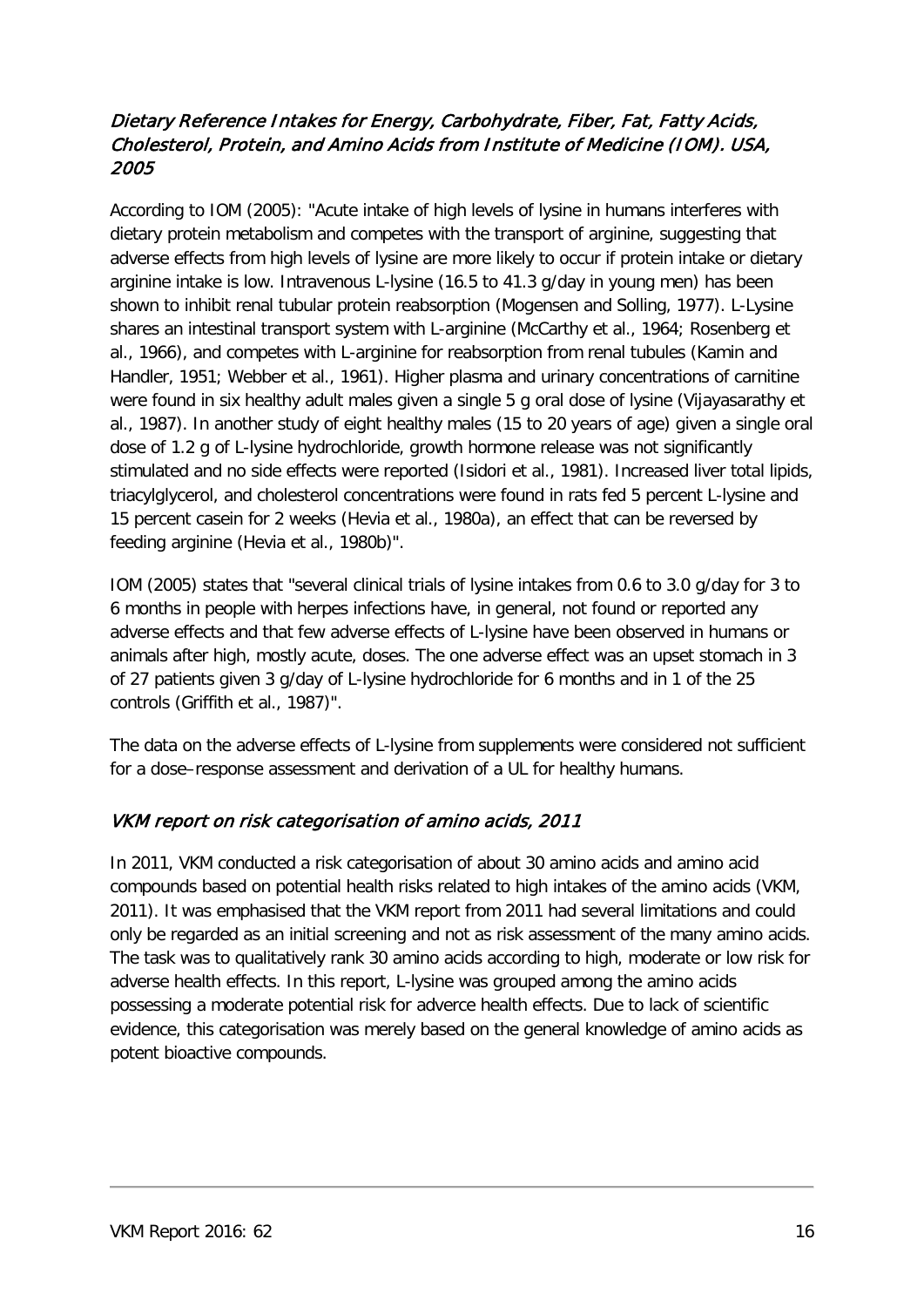#### <span id="page-16-0"></span>Report of the Scientific Committee of the Spanish Agency for Food Safety and Nutrition (AESAN) on the use conditions for certain substances other than vitamins, minerals and plants in food supplements. Spain, 2012.

Supplementation with a dose of between 1.0 and 3.0 g L-lysine/day for 6 months did not have any adverse effects on healthy individuals (Flodin, 1997). The use of daily doses of between 0.4 and 1.5 g/day of L-lysine for up to 3 years to treat the herpes simplex virus did not have secondary effects (Griffith et al., 1987). The AESAN (2012) proposed that, based on the information available to date and taking into account the considerations reflected in their report, a maximum daily amount of 2250 mg of L-lysine is acceptable from the safety point of view for use as a food supplement.

#### <span id="page-16-1"></span>**Literature search**

Systematic literature searches were performed in MEDLINE and EMBASE in order to retrieve publications on adverse effects caused by L-lysine. Both databases were searched to ensure comprehensive study retrieval. The literature search was conducted 11 May 2016, and included human studies. A search for animal studies was conducted on 28 September 2016. The strategies for the searches are outlined in Appendix 1.

#### <span id="page-16-2"></span>2.1.2.1 Publication selection and data extraction

The literature search identified 919 articles in humans (Figure 2.1.2.1-1), whereas the search for animal studies identified 922 articles. In the primary screening, titles and abstracts of all unique publications retrieved were independently screened against the inclusion criteria.

Inclusion criteria:

- An adverse effect/adverse effects in relation to L-lysine alone is addressed
- Route of exposure for humans is oral
- Route of exposure for animals is oral, in addition, subcutaneous exposure is included if the toxicokinetics are equal as by oral exposure
- Human studies are performed in apparently healthy individuals or patient groups assumed to have normal absorption and metabolism of L-serine
- No co-administration of other substances that potentially might mimic or confound an effect of L-lysine
- Animal model studies were included if they reported results from chronic or subchronic toxicity or feeding studies and addressed adverse effects relevant to human health

In vitro studies were not included.

The inclusion criteria checklist was developed by members of the Panel on Food Additives, Flavourings, Processing Aids, Materials in Contact with Food and Cosmetics and the Panel on Nutrition, Dietetic Products, Novel Food and Allergy. Titles and abstracts that did not fulfil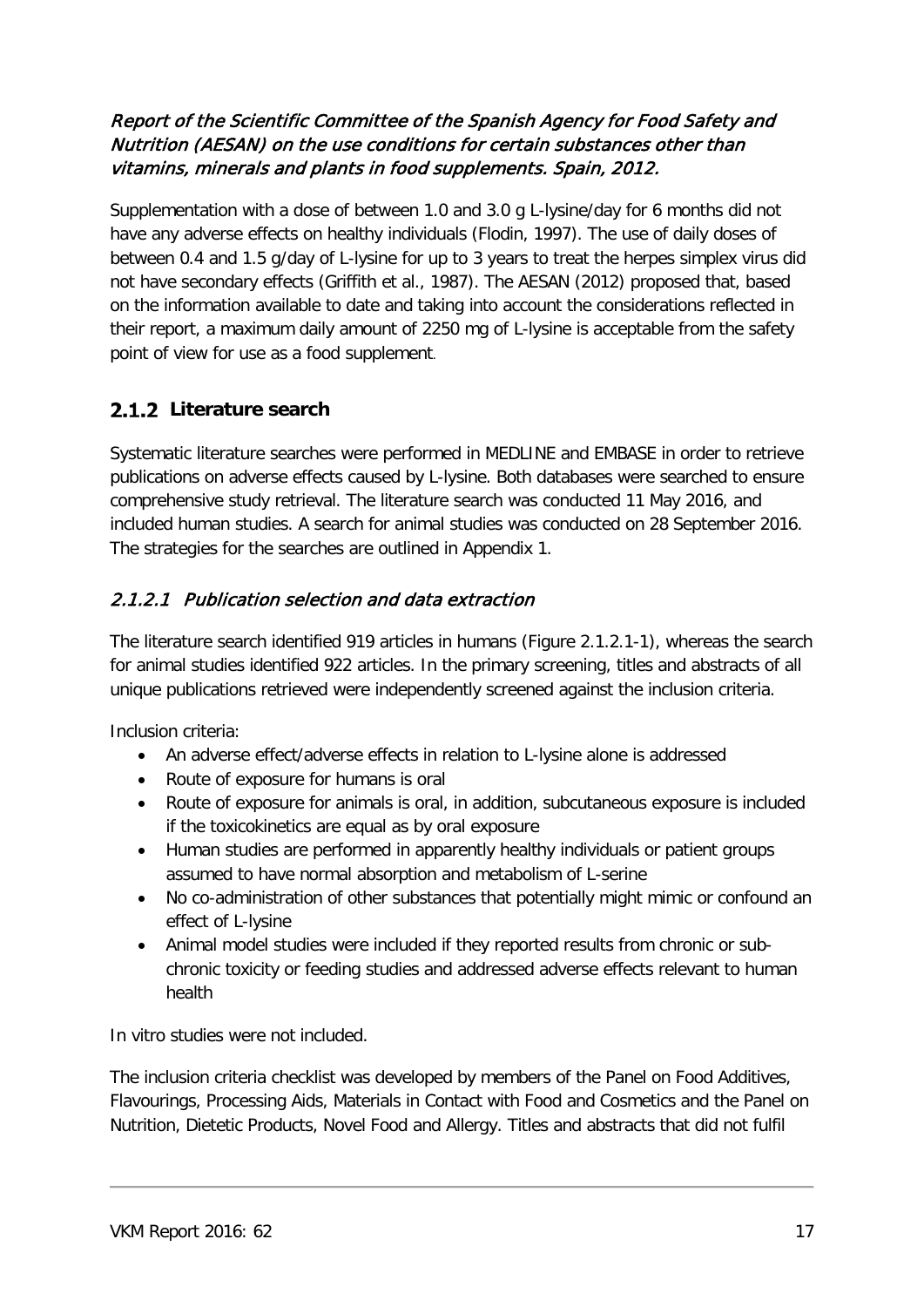the inclusion criteria were excluded from further screening. In situations where it was unclear whether the publication was of relevance to the current risk assessment, it was retained for further screening. The primary screening of both literature searches was performed independently by two persons.

The papers that passed the primary screening were reviewed in full text against the same inclusion criteria by the author of this report.

The first screening for relevant human studies resulted in 14 titles and abstracts for full text review. Additionally, a manual search identified 6 potentially relevant studies for full text review. The secondary review resulted in only 2 human studies which were found relevant and included in the results in this report (see Figure 2.1.2.1-1). The first screening for animal studies resulted in 8 full text articles of which only one was relevant and included in this report.



**Figure 2.1.2.1-1:** Flowchart for publication selection for L-lysine.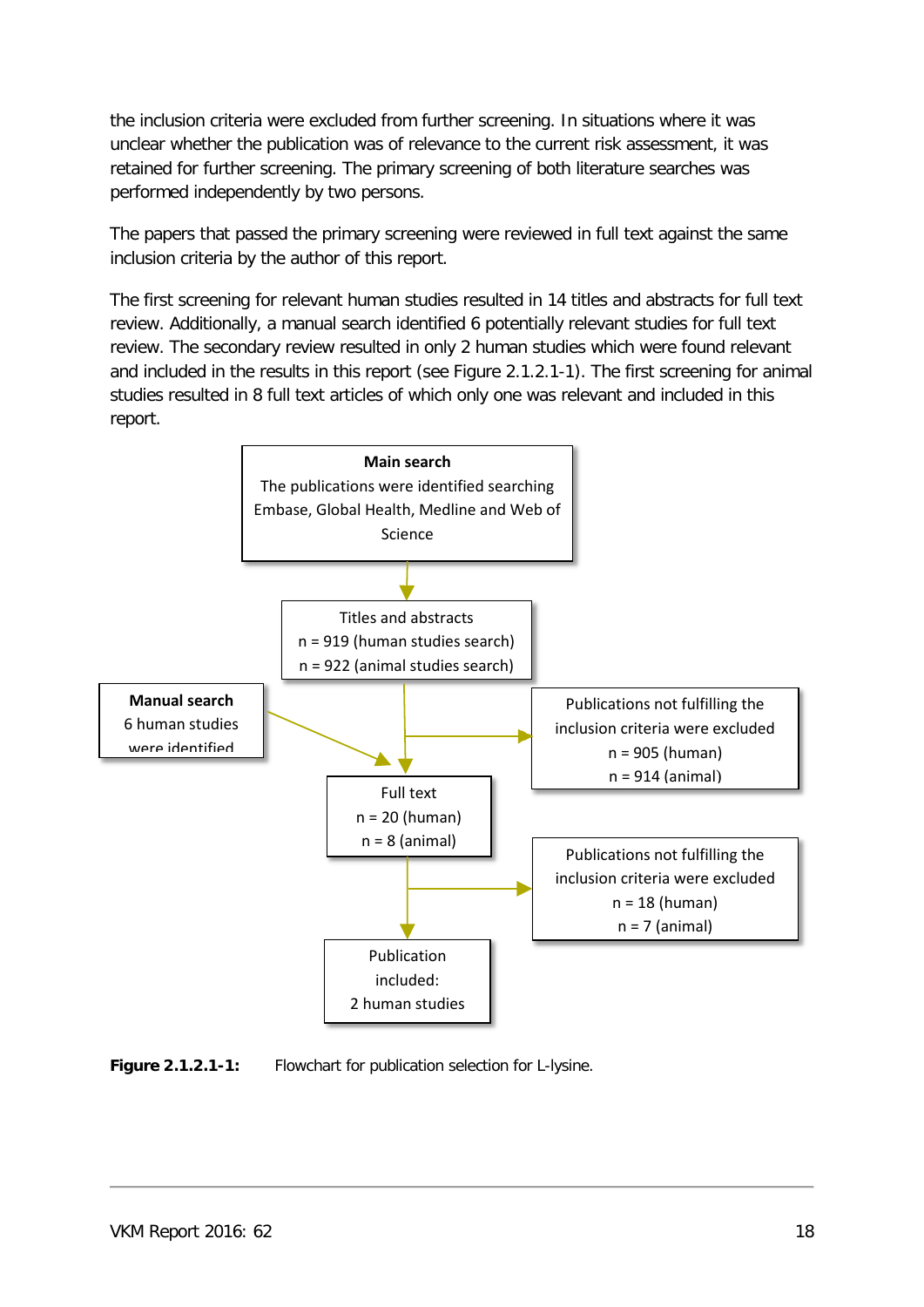### <span id="page-18-0"></span>**2.2 General information**

#### <span id="page-18-1"></span>2.2.1 Chemistry

L-lysine (CAS registry number 56-87-1), chemical formula  $C_6H_{14}N_2O_2$  is an essential a-amino [acid](https://en.wikipedia.org/wiki/%CE%91-amino_acid) in the biosynthesis of [proteins,](https://en.wikipedia.org/wiki/Proteins) with a molecular weight of 146.19 g/mol and a chemical structure shown in figure 2.2.1-1. It contains an α-amino group (which is in the protonated −NH3 <sup>+</sup> form under biological conditions), α-carboxylic acid group (which is in the deprotonated  $-COO^-$  form under biological conditions), and a side chain lysyl ( $(CH_2)_4NH_2$ ), classifying it as a charged (at physiological pH), aliphatic amino acid. Lysine is a [base](https://en.wikipedia.org/wiki/Basic_%28chemistry%29) and the ε-amino group often participates in hydrogen bonding and as a general base in [catalysis.](https://en.wikipedia.org/wiki/Catalysis) The  $\varepsilon$ -amino group (NH<sub>3</sub><sup>+</sup>) is attached to the fifth carbon from the  $a$ -carbon, which is attached to the carboxyl (C=OOH) group. At physiological pH, the lysine residue bears a positive charge.



**Figure 2.2.1-1:** Structural formula of L-lysine.

#### <span id="page-18-2"></span>2.2.2 Occurrence

Rich food sources of L-lysine are e.g. meat, dairy products, egg, legumes (especially soybean), and some fish (especially sardines and cod). In a plantbased diet, lysine is a limiting amino acid. L-lysine is also available in food supplements. In a 70 kg male with moderate lipid stores, body protein level is about 15% (i.e. 10.5 kg protein) of which 7% is estimated to be lysine (based on data from growing pigs (Bikker et al., 1994)), i.e. 700-800 g lysine.

### <span id="page-18-3"></span>**2.3 Absorption, distribution, metabolism and excretion**

#### <span id="page-18-4"></span>**Absorption and distribution**

Intestinal uptake of lysine involves specific transporter proteins. In most tissues, cationic amino acids are transported principally by a Na<sup>+</sup>-independent system, specific for L-isomers of lysine, arginine, and ornithine. This transport system is known as the  $Y(+)$  system and these transporters are members of the SLC7 [family](http://themedicalbiochemistrypage.org/membranes.php#slc) of membrane transporters. There are actually at least three transport mechanisms for lysine transport. One is the aforementioned  $Y(+)$  system that can be inhibited by leucine with high affinity when Na+ is present, but this affinity is reduced in the absence of sodium. Another mechanism involves a Na+-independent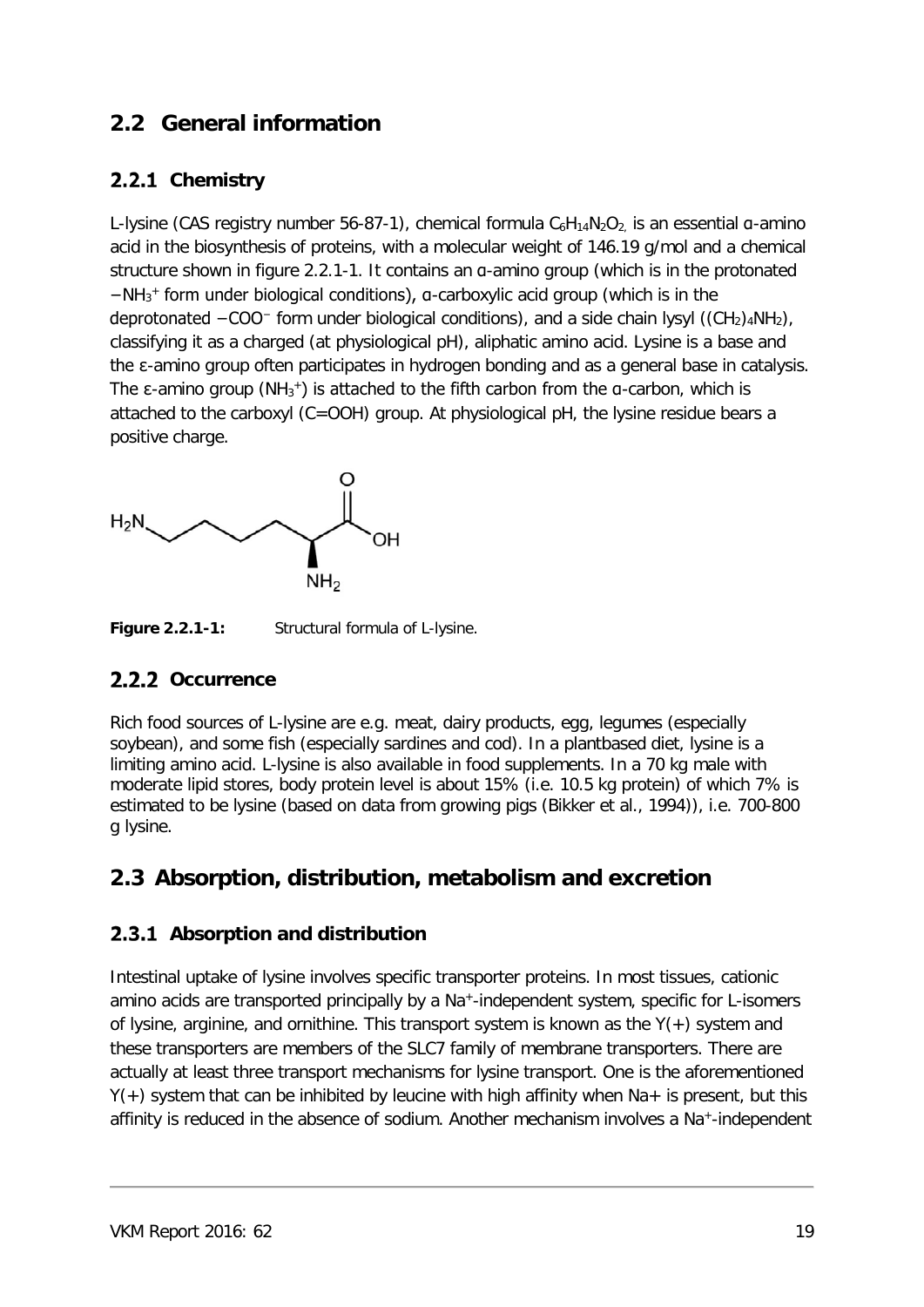system that is inhibited by leucine with high affinity only when Na+ is present. An additional transporter is a Na<sup>+</sup>-dependent transport system that can be inhibited by leucine with high affinity and by alanine (http://themedicalbiochemistrypage.org/amino-acidmetabolism.php#lysine). While most lysine in blood is part of proteins, the concentration of free lysine in plasma is around 195 µmol/l. Uptake into tissue proceeds mainly via various members of system  $Y(+)$ . The glucoprotein-anchored heteroexchangers  $Y(+)$  LAT1 and  $Y(+)$ contribute to a lesser extent to lysine uptake in some tissues. At least one of these transporters is also active in red blood cells. The mitochondrial ornithine transporter 1 can move lysine from cytosol into mitochondria (Kohlmeier, 2015).

#### <span id="page-19-0"></span>**2.3.2 Metabolism and excretion**

Once taken up by the intestines, dietary lysine can be incorporated into protein or catabolised. Catabolism of lysine occurs almost entirely in the liver. The first step in the major pathway of lysine catabolism is its condensation with ketoglutarate to form saccharopine, which is converted by saccharopine dehydrogenase into a-aminoadipic semialdehyde and glutamate. Oxidation and decarboxylation of the semialdehyde leads to  $CO<sub>2</sub>$  and acetoacetyl coenzyme A as final products. There is evidence for an alternate pathway for L-lysine catabolism involving pipecolic acid as an intermediate product but it appears to be of minor importance in normal human metabolism (Flodin, 1997). Losses of intact lysine are minimal due to efficient recovery from both the intestines and kidneys. Nearly 5 g lysine passes across the renal glomeruli, and most of it is reabsorbed from the proximal tubular lumen. Uptake proceeds via the sodium-dependent system B<sup>0</sup>, the sodiumindependent system Y(+) (CAT-1, SLC7A1) and 2 (CAT-2, SLC7A2), and the transporter heterodimer, consisting of BAT1/b,0 (SLC7A9) and rBAT (SLC3A1). The glycoprotein 4F2linked transporters  $Y(+)$  LAT1, (SLC7A7) and  $Y(+)$  LAT2, (SLC7A6) on the basolateral side mediate export toward the capillaries (Kohlmeier, 2015).

#### **Functions of lysine in proteins**

The numerous essential functions of the lysine residue in cell and body proteins are largely related to its ε-amino group. This group may be chemically transformed after incorporation of lysine into the polypeptide structure, as for example by methylation in the first step of the biosynthesis of carnitine. Carnitine is required for transport of long chain fatty acids and is synthesised from lysine and methionine in the liver and kidney. Much more extensive chemical modifications of peptide-bound lysine occur in the biosynthesis of collagen and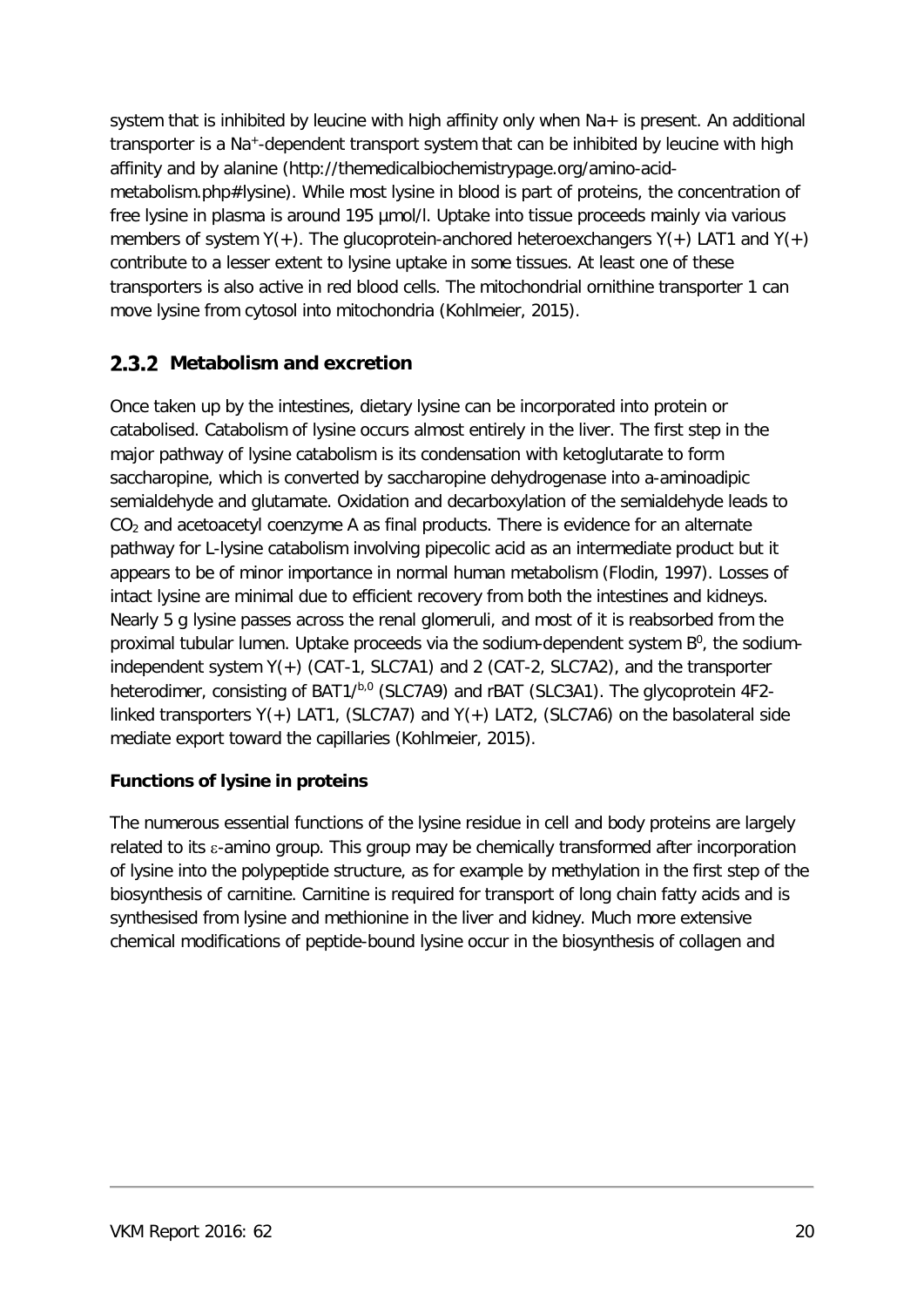elastin, involving the formation from lysine and hydroxylysine of a variety of bi-, tri-, and tetrafunctional crosslinking agents, both enzymatically and nonenzymatically (Flodin, 1997).

### <span id="page-20-0"></span>**2.4 Toxicological data/Adverse effects**

#### <span id="page-20-1"></span>2.4.1 Human studies

Two relevant human studies were identified and included in this risk assessment (Table  $2.4.1 - 1$ .

| Reference                                    | Participant<br>characteristics             | Country     | Number in<br>study groups |         |         |                       | <b>Doses</b> | Main end<br>points                                                                                                                                       | Duration of<br><i>intervention</i> | <b>Adverse effects</b> |
|----------------------------------------------|--------------------------------------------|-------------|---------------------------|---------|---------|-----------------------|--------------|----------------------------------------------------------------------------------------------------------------------------------------------------------|------------------------------------|------------------------|
|                                              |                                            |             | <b>Interv</b>             | Control |         |                       |              |                                                                                                                                                          |                                    |                        |
| <b>RCTs</b>                                  |                                            |             |                           |         |         |                       |              |                                                                                                                                                          |                                    |                        |
| Wass et al.<br>(2011)<br>Cross over<br>study | Schizophrenic<br>men and<br>women, (23-56) | Sweden      | 10                        | 10      | 6000 mg | Cognitive<br>outcomes | 8 weeks      | No adverse effects                                                                                                                                       |                                    |                        |
| Zeinoddini<br>et al.<br>(2014)               | Schizophrenic<br>men and<br>women, (18-50) | <b>Iran</b> | 36                        | 36      | 6000 mg | Cognitive<br>outcomes | 8 weeks      | Detailed<br>information on<br>adverse events in<br>both placebo and<br>control group, no<br>difference in<br>adverse events<br>between the two<br>groups |                                    |                        |

**Table 2.4.1-1:**An overview of human studies investigating L-lysine and adverse health effects.

#### **L-lysine as adjunctive treatment in patients with schizophrenia: a single-blinded, randomized, cross-over pilot study. Wass et al., 2011**

The objective was to investigate the benefit of L-lysine as an add-on treatment for schizophrenia, based on its interference with the brain's nitric oxide (NO) production (Wass et al., 2011)(Wass et al., 2011)(Wass et al., 2011)(Wass et al., 2011)(Wass et al., 2011) (Wass et al., 2011).

L-lysine, 6 g/day, was administered to 10 Swedish men and women (23-45 years old) with schizophrenia as an adjunctive to their conventional antipsychotic medication. The study was designed as a single-blinded, cross-over study where patients were randomly assigned to initial treatment with either L-lysine or placebo and screened at baseline, after four weeks when treatment was crossed over, and after eight weeks. L-lysine treatment caused a significant increase in blood concentration of L-lysine. There is no information of which adverse effects that were registered, only a sentence in the result section stating that Llysine treatment was not found to induce any adverse effects including extrapyramidal effects.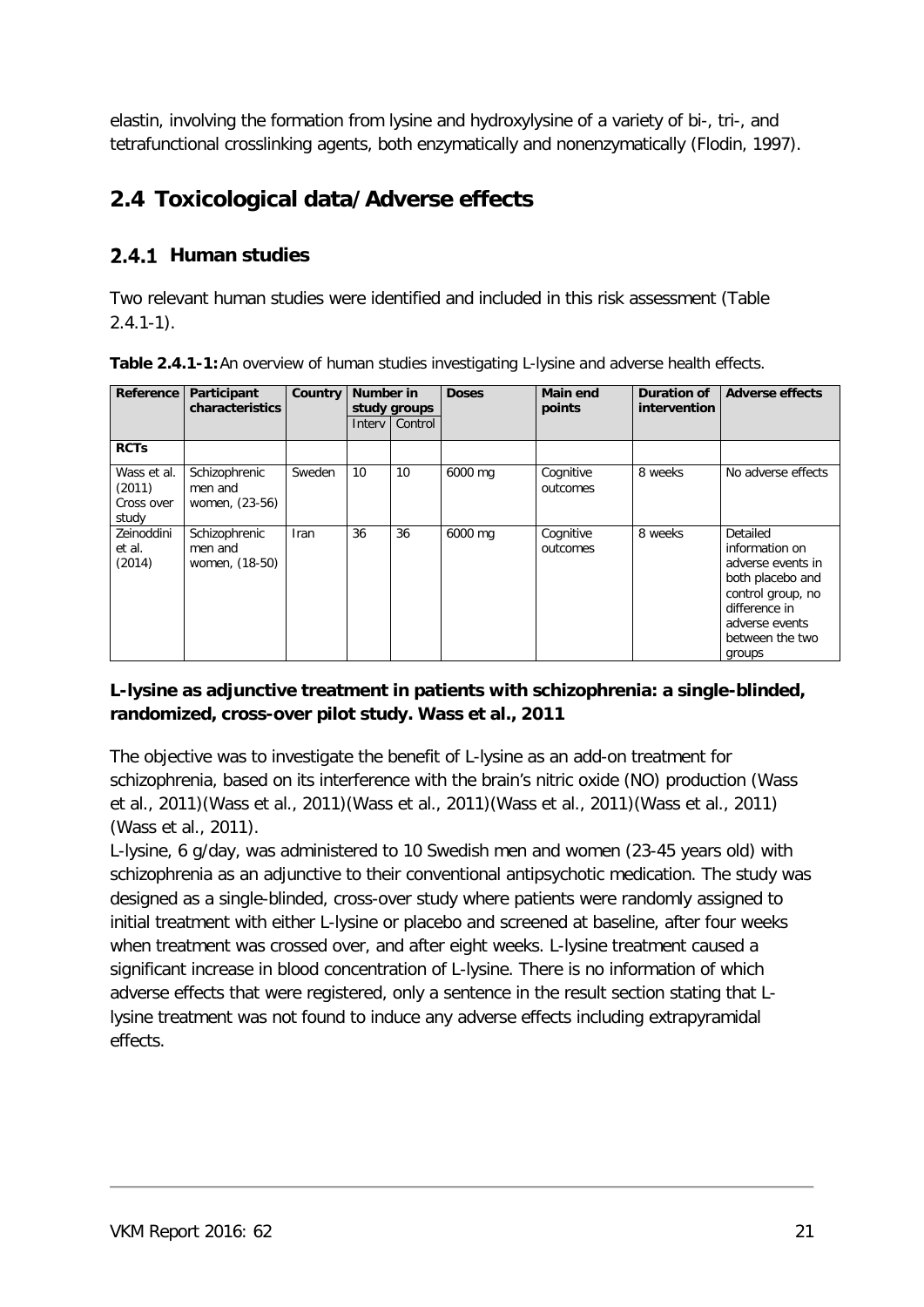#### **L-lysine as an adjunct to risperidone in patients with chronic schizophrenia: A double-blind, placebo-controlled, randomized trial. Zeinoddini et al., 2014**

Seventy-two chronic schizophrenia inpatients (Iranian men and women, aged 18-50 years) with a Positive and Negative Syndrome Scale (PANSS) total score of  $> =60$  participated in a randomised, double-blind, placebo-controlled trial in the active phase of their disease and underwent 8 weeks of treatment with either L-lysine (6 g/day) or placebo as an adjunctive to the antipsychotic drug risperidone (Zeinoddini et al., 2014). The primary objective was to evaluate the efficacy of L-lysine in improving schizophrenia symptoms. The patients reported adverse events (AE) according to a checklist of 8 items and were also asked an open-ended question at each follow-up visit about the occurrence of any AE which was not mentioned in the checklist. The frequency of AE did not differ significantly between the two treatment groups and no serious AE was observed. However, the safety and efficacy of higher doses of L-lysine and longer treatment periods remain unknown.

#### <span id="page-21-0"></span>2.4.2 Other studies

According to a review by Flodin (1997), single doses of lysine from 5 to 40 g/day in shortterm studies have not caused any adverse health effects. Flodin (1997) concludes: "For individuals eating American diets of usual components, supplemental intakes of lysine up to 3 g/day (3.75 g lysine monohydrochloride), taken with food and divided among meals, appear to be safe for chronic use as demonstrated in adults and prepubertal children. Judging from animal feeding studies and high-dose trials in humans, double this amount is probably also safe for long-term use, but so far, there is no confirmed evidence of value in such dosage".

The literature search did not identify any relevant studies in children.

#### <span id="page-21-1"></span>2.4.2.1 Interactions

L-Lysine shares an intestinal transport system with L-arginine and competes with L-arginine for reabsorption from renal tubules (IOM, 2005). Acute intake of high levels of lysine competes with the transport of arginine, suggesting that potential adverse effects from high levels of lysine are more likely to occur if protein intake or dietary arginine intake is low (IOM, 2005). Casein-based diets which are marginal in arginine content relative to lysine, can be used to study the effect of excess lysine on arginine metabolism, growth, and other biological variables, as well as the opposing effect of arginine supplements. With 18% casein as the basal protein source, even a small excess of 1.5% added lysine reduced the growth rate of young rats by 9%; this addition raised the lysine/arginine ratio from 2.2 to 3.9. Use of a commercial 24.4% protein stock diet, which would lower the lysine/arginine ratio of a lysine supplemented diet, overcame most of the growth depression. The growth depression could also be overcome by a 1% arginine supplement (Flodin, 1997). The growing dog and pig appear less sensitive to an elevated lysine/arginine ratio than the young rat. In a study where puppies received a basal diet containing a lysine/arginine ratio of 2.3, increasing of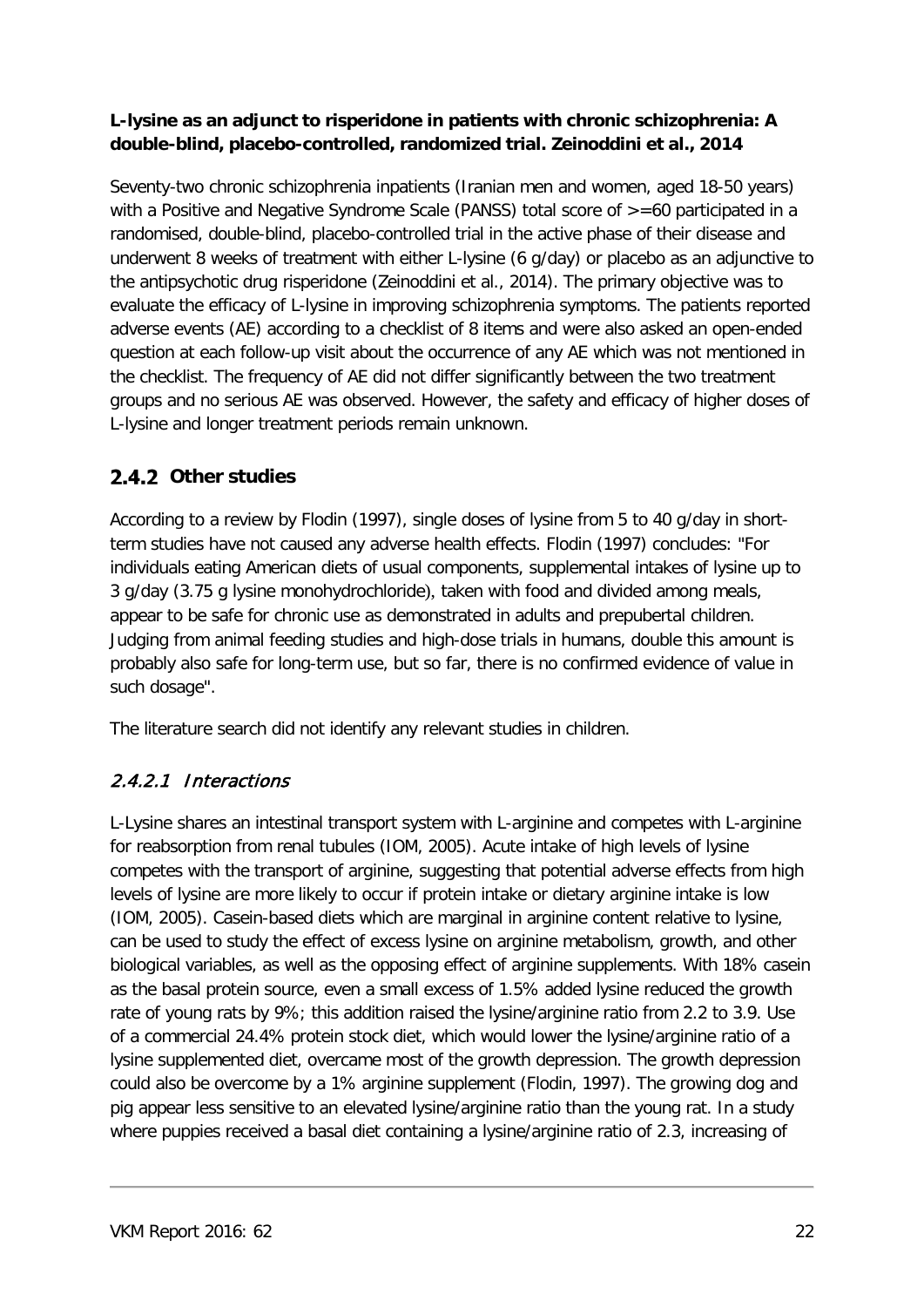the dietary lysine/arginine ratio to 4.8 and 7.3 by adding 1% and 2% L-lysine, respectively, did not reduce weight gain or the gain/feed ratio. Addition of 4% of lysine as the acetate depressed growth and food intake, with classic signs of arginine deficiency. Supplemental arginine alleviated most of these side effects (Czarnecki et al., 1985). Edmonds and Baker fed young pigs a diet based on casein, whey, and soybean meal as the protein source, formulated to supply 14.41% crude protein, 1.15% lysine, and 0.53% arginine. Neither weight gain nor gain/feed ratio was reduced in pigs fed twice the recommended level of lysine (i.e., 2.30%) added as lysine monohydrate. Lysine levels at 3 or 4 times the basal level lowered both weight gain and feed intake without lowering feed efficiency. Tissue levels of arginase and ornithine transcarbamoylase were uninfluenced by the level of lysine ingested (Edmonds and Baker, 1987).

#### <span id="page-22-0"></span>2.4.2.2 Allergic sensitisation (including adjuvant effects)

There was no information concerning allergic sensitisation or allergy adjuvant effects in the literature reviewed in the present risk assessment. The absence of information in the selected literature does not document an absence of allergic sensitisation or allergy adjuvant effects.

#### <span id="page-22-1"></span>**2.4.3** Mode of action for adverse effects

No mode of action for adverse effects has been identified.

#### <span id="page-22-2"></span>2.4.4 Vulnerable groups

Vulnerable groups may be people with inadequate income to purchase sufficient animal protein foods, poor appetite and dentition problems in the elderly, vegetarian diets without adequate consumption of high lysine legumes, and generally poor dietary habits (Flodin, 1957).

#### <span id="page-22-3"></span>2.4.5 Animal studies

The literature search for animal studies identified 922 titles and abstracts. Eight studies were reviewed in fulltext. One relevant study was identified from the animal studies literature search and included in the present report (Table 2.4.5-1).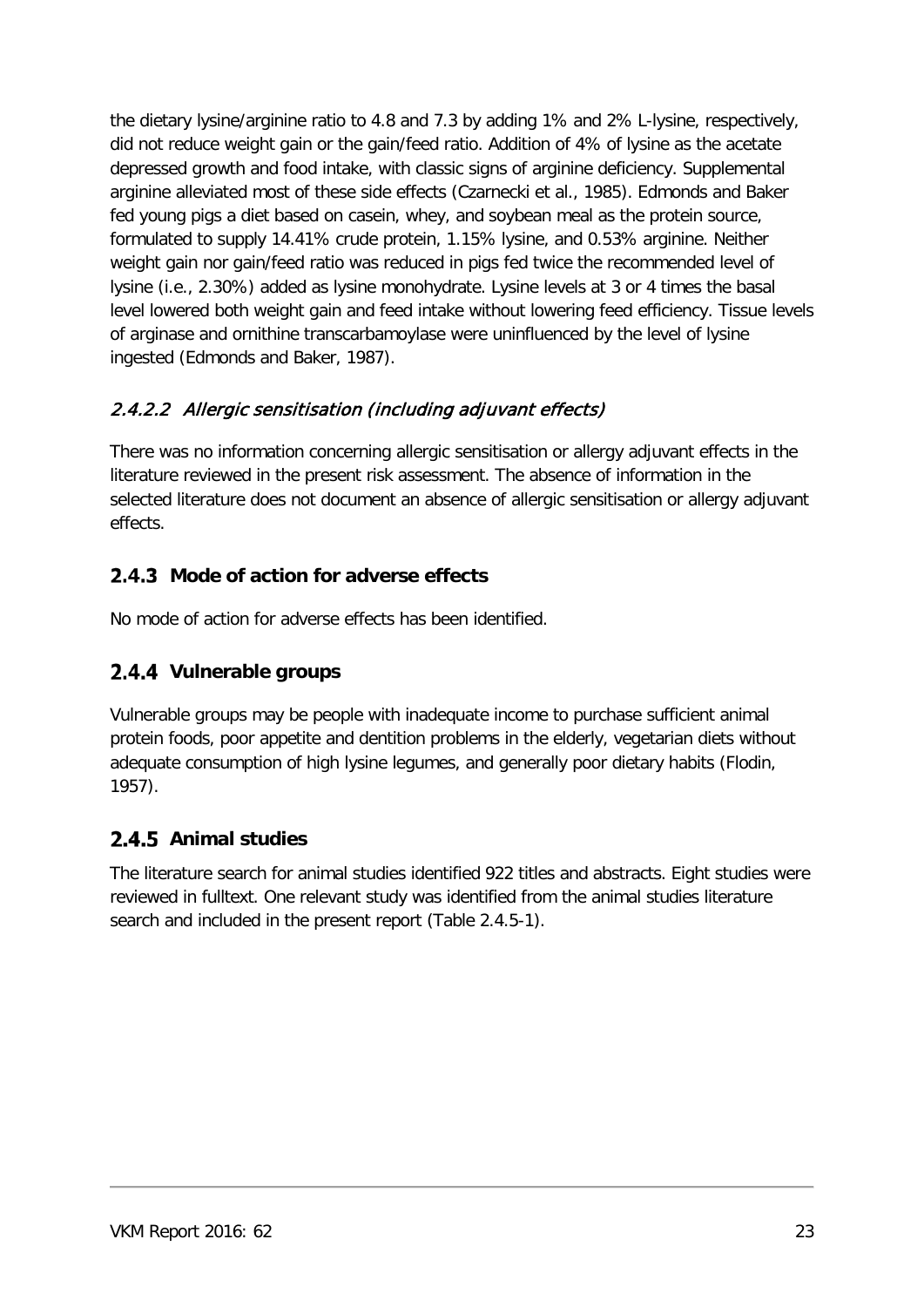**Table 2.4.5-1:**An overview of included animal studies investigating possible adverse health effects of L-lysine.

| Reference                | <b>Animals</b>                                       | Substance | <b>Doses</b>                                                 | Main endpoints <sup>1</sup>                                                                                        | <b>Duration</b><br>οf<br>exposure | <b>Adverse</b><br>effects | NOAEL <sup>2</sup><br>(mg/kg<br>bw per<br>day) |
|--------------------------|------------------------------------------------------|-----------|--------------------------------------------------------------|--------------------------------------------------------------------------------------------------------------------|-----------------------------------|---------------------------|------------------------------------------------|
| Tsubuku et al.<br>(2004) | 75 Sprague-<br>Dawley rats<br>female and<br>male sex | L-lysine  | Powder diet<br>containing 1,25,<br>2.5, and 5.0%<br>L-lysine | Urinalysis,<br>hematology, serum<br>biochemistry, organ<br>weights, gross- and<br>histopathological<br>examination | 13 weeks                          | None                      | M: 3357<br>F: 3986                             |

#### **Thirteen-Week Oral Toxicity Study of L-Lysine Hydrochloride in 75 Rats by Tsubuku et al., 2004**

This study with male and female Sprague-Dawley rats evaluated toxicological and behavioral effects of lysine (Tsubuku et al., 2004). The amino acid was incorporated into a standard diet at doses equal to 1.25%, 2.5%, and 5.0% (w/w). A control group of rats received a standard diet. All diets were administered ad libitum for 13 consecutive weeks. To examine stability of any potential effects, the administration period was followed by a 5-week recovery period, during which only the standard diet was provided to all animals. In male and female rats in each concentration group, treatment-related changes were not observed in clinical signs, body weight, food consumption, water intake, ophthalmology, gross pathology, organ weights, or histology. A lysine related drop in serum concentration and an increase in urine excretion of chlorides was a compensatory reaction to the ingested hydrochloride. No functional, biochemical, or histological changes in renal function were found. The NOAEL for lysine was estimated at 5.0% for both genders (male,  $3.36 \pm 0.12$ g/kg bw per day; female,  $3.99 \pm 0.28$  g/kg bw per day). The study was conducted in compliance with the Good Laboratory Practice Standards for Safety Studies on Drugs and Guidelines for Toxicity Studies Required for Applications for Approval to Manufacture (Import) Drugs.

### <span id="page-23-0"></span>**2.5 Summary of hazard identification and characterisation**

Literature searches including both human and animal studies have been conducted, including previous reports (IOM, 2005; VKM, 2011). Lysine has only been investigated in studies of short duration, and no long-term studies in healthy individuals were identified that could be used for this risk assessment. Two RCTs of short duration (Wass et al., 2011; Zeinoddini et al., 2014) in which 6 g/day L-lysine were given orally to schizophrenic patients during 8 weeks were identified. No adverse health effects were reported in these studies.

In summary, the following information is considered in the current assessment:

1. No long-term studies on L-lysine in healthy children, adolescents or adult humans were found.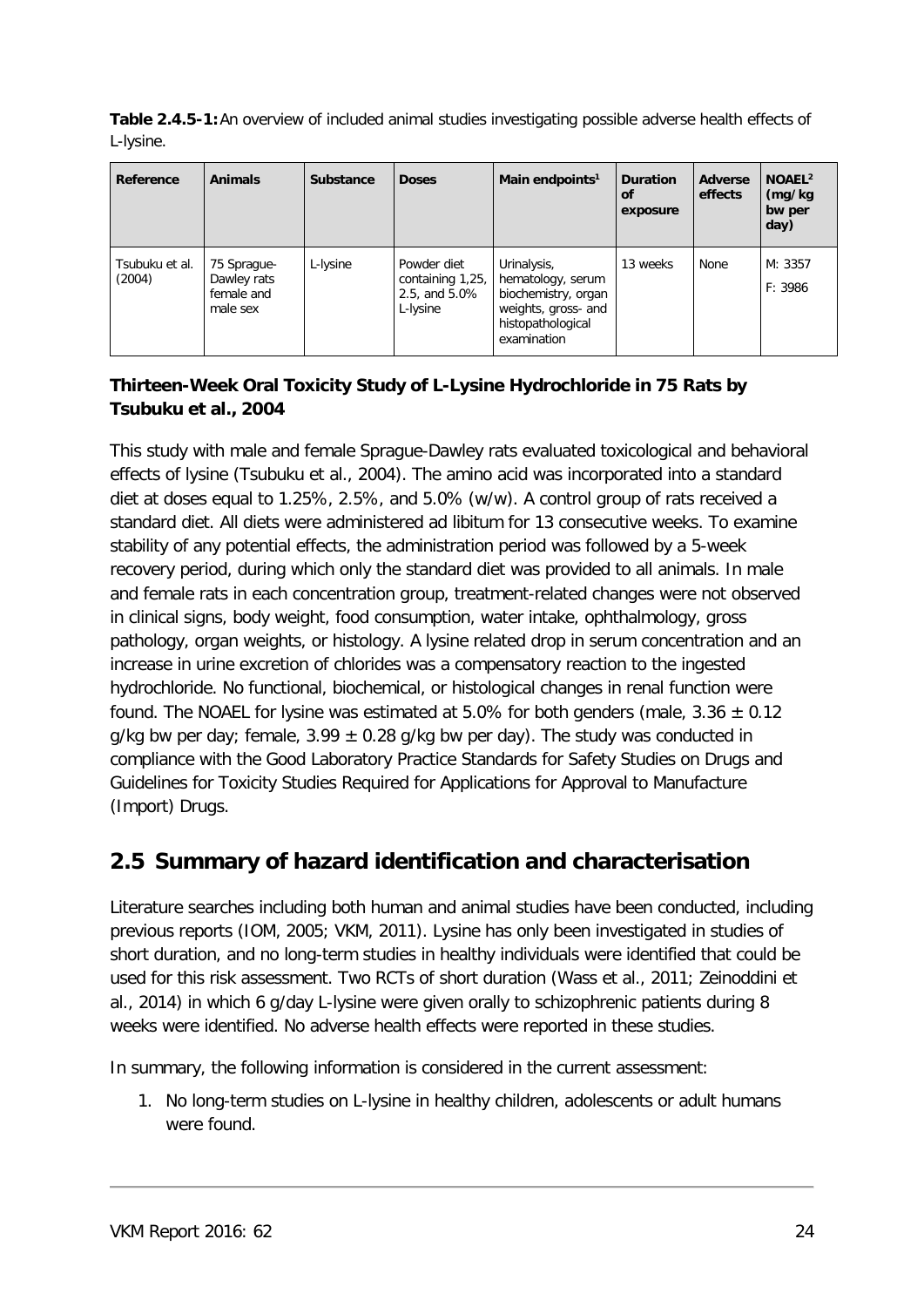- 2. Several clinical trials of lysine intakes from 0.6 to 3.0 g/day for 3 to 6 months did not report any adverse effects.
- 3. In humans, two RCTs of short duration on schizophrenic patients in which 6 g/day Llysine were given orally during 8 weeks reported no adverse effects.
- 4. Single doses ranging from 5 to 40 g/day in studies of short duration have been given without any adverse health effects.
- 5. L-lysine shares an intestinal transport system with L-arginine and competes with Larginine for reabsorption from the renal tubules.
- 6. No short or long-term studies in humans have reported inhibition of intestinal or glomerular arginine uptake caused by lysine.
- 7. In rats, one 90-days subchronic toxicity study was identified, with a NOAEL of 3357 mg/kg bw per day in males and 3986 mg/kg bw per day in females. No adverse health effects were reported at the highest dose tested.

For the risk characterisation of L-lysine, in the absence of long-term human studies in healthy individuals, VKM will base the value of comparison on the highest dose tested in two human RCTs. The value of comparison is set to 86 mg/kg bw per day, corresponding to 6000 mg per day in a 70 kg adult.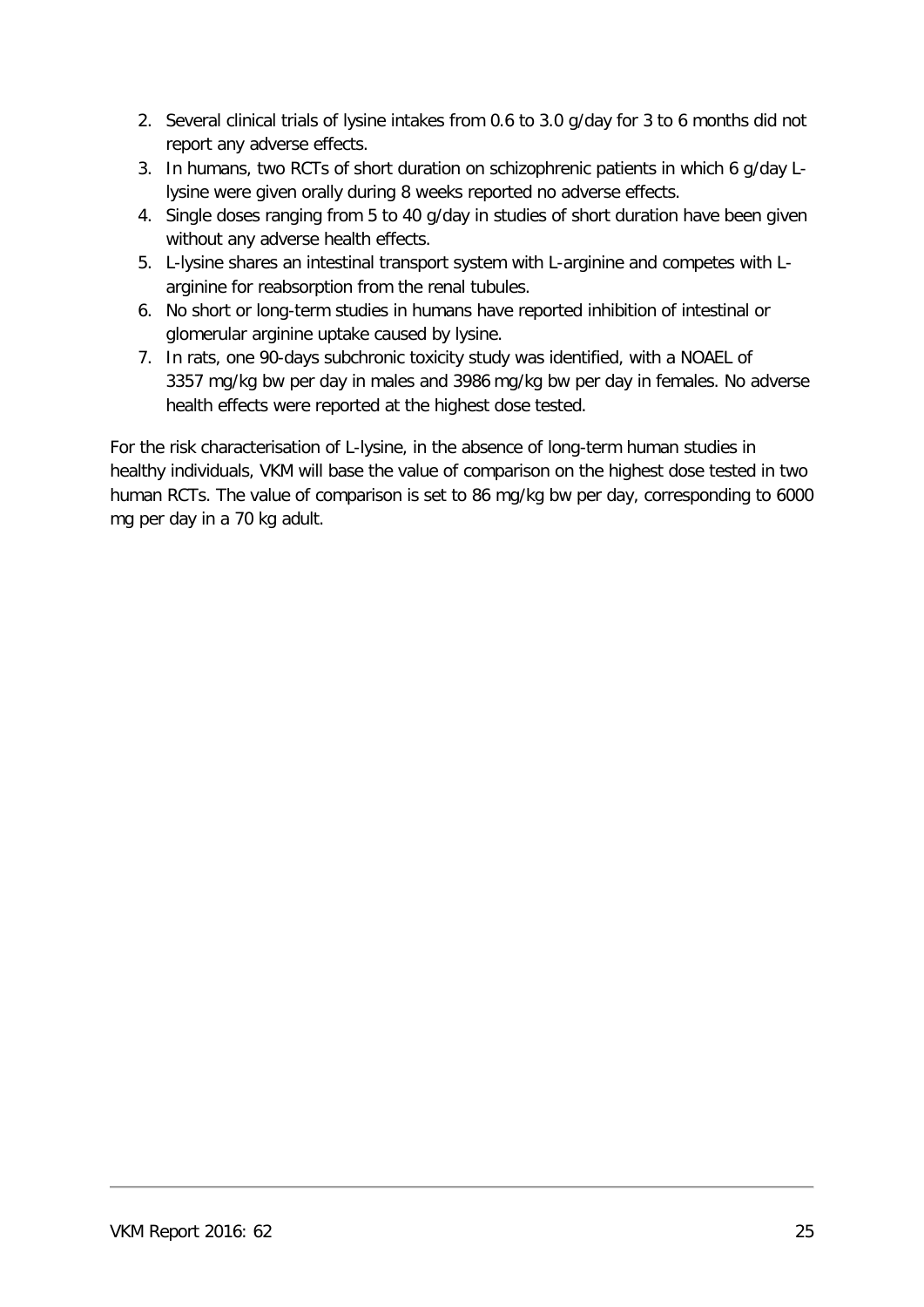## <span id="page-25-0"></span>3 Exposure / Intake

Exposure of L-lysine was estimated from the intake of food supplements. For food supplements, the intake was estimated for the age groups 10 to <14 years, 14 to <18 years and adults (≥18 years).

### <span id="page-25-1"></span>**3.1 Food supplements**

The Norwegian Food Safety Authority requested VKM to perform a risk assessment of 1000, 2000, 2500, 2750 and 3000 mg/day of L-lysine in food supplement for children (10 – 17 years) and adults. The default body weights for age groups determined by EFSA were used: 10 to <14 years = 43.4 kg, 14 to <18 years =  $61.3$  kg and adults =  $70.0$  kg. The exposures per kg bw are given in Table 3.1-1.

|                         | <b>Table 3.1-1</b> : Estimated exposure of L-lysine from specified doses in food supplements in children, |  |  |
|-------------------------|-----------------------------------------------------------------------------------------------------------|--|--|
| adolescents and adults. |                                                                                                           |  |  |

| <b>Groups</b>                 | Daily doses<br>(mq) | <b>Body</b><br>weight<br>(kg) | <b>Exposures</b><br>(mg/kg bw per day) |
|-------------------------------|---------------------|-------------------------------|----------------------------------------|
| Children (10 to $<$ 14 years) | 1000, 2000, 2500,   | 43.4                          | 23, 46, 58, 63 and 69                  |
|                               | 2750 and 3000       |                               |                                        |
| Adolescents (14 to <18 years) | 1000, 2000, 2500,   | 61.3                          | 16, 33, 41, 45 and 49                  |
|                               | 2750 and 3000       |                               |                                        |
| Adults ( $\geq$ 18 years)     | 1000, 2000, 2500,   | 70.0                          | 14, 29, 36, 39 and 43                  |
|                               | 2750 and 3000       |                               |                                        |

### <span id="page-25-2"></span>**3.2 Other sources**

According to NHANES III (1988-1994), the overall mean intake of L-lysine from food and food supplements in the United States was 5.3 g/day. The median dietary intake of lysine by adult women during 1988–1994 ranged from 3.6 to 4.6 g/day, and by adult men from 4.7 to 7.5 g/day (IOM, 2005).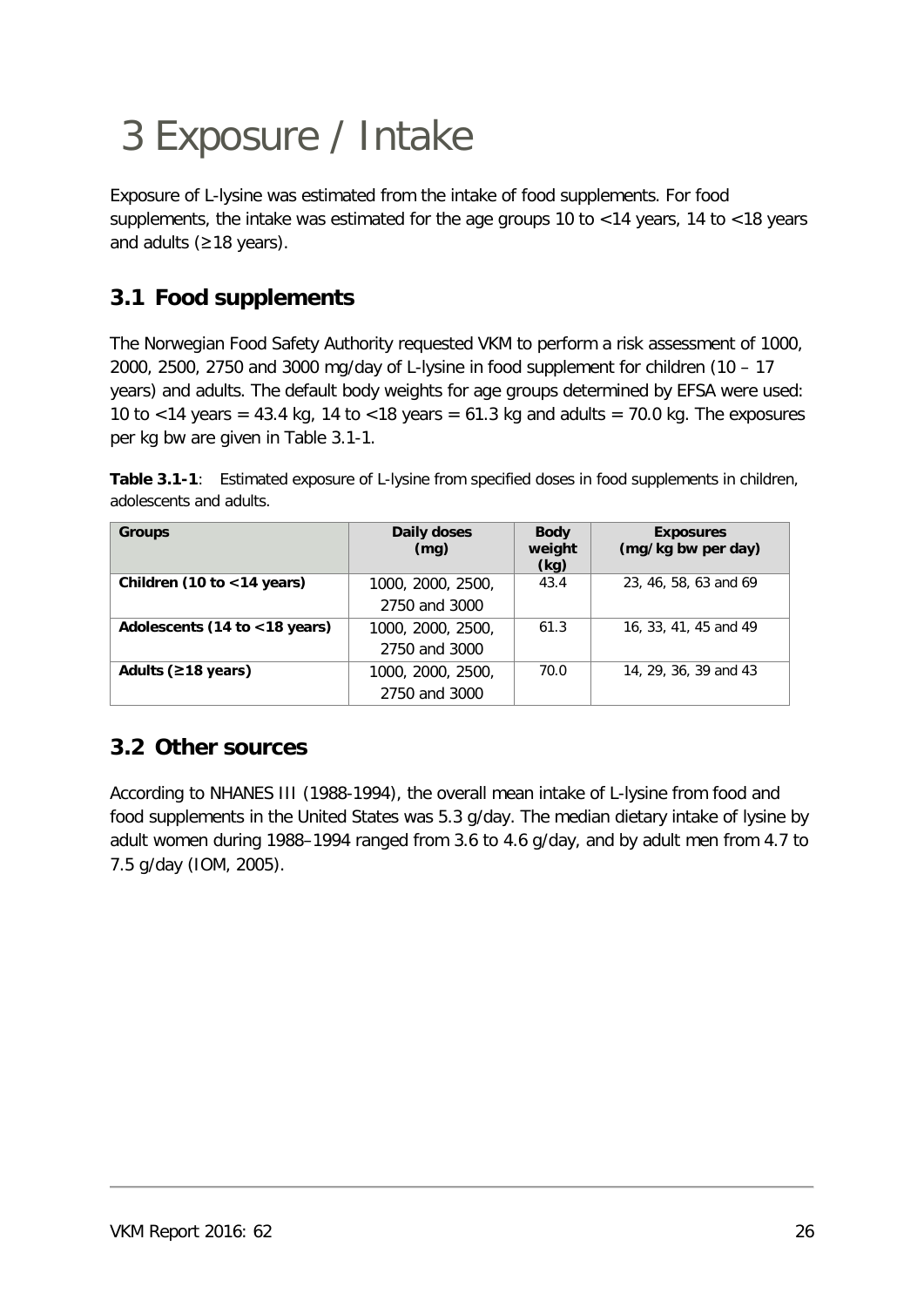## <span id="page-26-0"></span>4 Risk characterisation

The doses received from NFSA for assessment were 1000, 2000, 2500, 2750 and 3000 mg/day L-lysine in food supplements, and the estimated exposures for adults, adolescents and children 10 years and older derived from these dose levels are given in chapter 3.

In the present report, VKM has based the value for comparison with the estimated exposures on the highest dose of L-lysine tested (86 mg/kg bw per day derived from a daily dose of 6000 mg to a 70 kg adult) for 8 weeks in two RCTs on schizophrenic patients. This value was used to calculate the margins of exposure (MOE), calculated by dividing the highest dose tested in humans with the exposure to L-lysine from food supplements (Table 4-1).

Our literature review did not reveal any studies of L-lysine in children or adolescents. There are no data indicating that children and adolescent are more vulnerable than adults for Llysine are. No tolerance level is set for L-lysine specifically for children or adolescents. Assuming similar tolerance for these age groups as for adults, the same value for comparison as for adults are used for children and adolescents (86 mg/kg bw per day).

| Age groups                                                | 1000<br>mg/day | 2000<br>mg/day | 2500<br>mg/day | 2750<br>mg/day | 3000<br>mg/day |
|-----------------------------------------------------------|----------------|----------------|----------------|----------------|----------------|
| Children (10 to<br><14 years)<br>$(43.4 \text{ kg})$      | 3.7            | 1.9            | 1.5            | 1.4            | 1.2            |
| <b>Adolescents</b><br>(14 to < 18)<br>years)<br>(61.3 kg) | 5.3            | 2.6            | 2.1            | 1.9            | 1.8            |
| Adults (≥18<br>years)<br>(70 kg)                          | 6.0            | 3.0            | 2.4            | 2.2            | $\overline{2}$ |

**Table 4-1:** The calculated margins between the highest dose tested in humans not associated with adverse effect (86 mg/kg bw per day) from two RCTs and the exposure to L-lysine from food supplements (MOE-values) for the various age groups.

The calculated MOE-values for data from the human studies ranged from 1.2 to 6.0 (Table 4- 1) for a daily intake of 1000-3000 mg/day of L-lysine.

The suggested NOAEL derived from the highest dose tested in the included study with rats is 3357 mg/kg bw per day. The MOE-values between the NOAEL of 3357 mg/kg bw per day and the exposure of L-lysine from food supplements are presented in Table 4-2.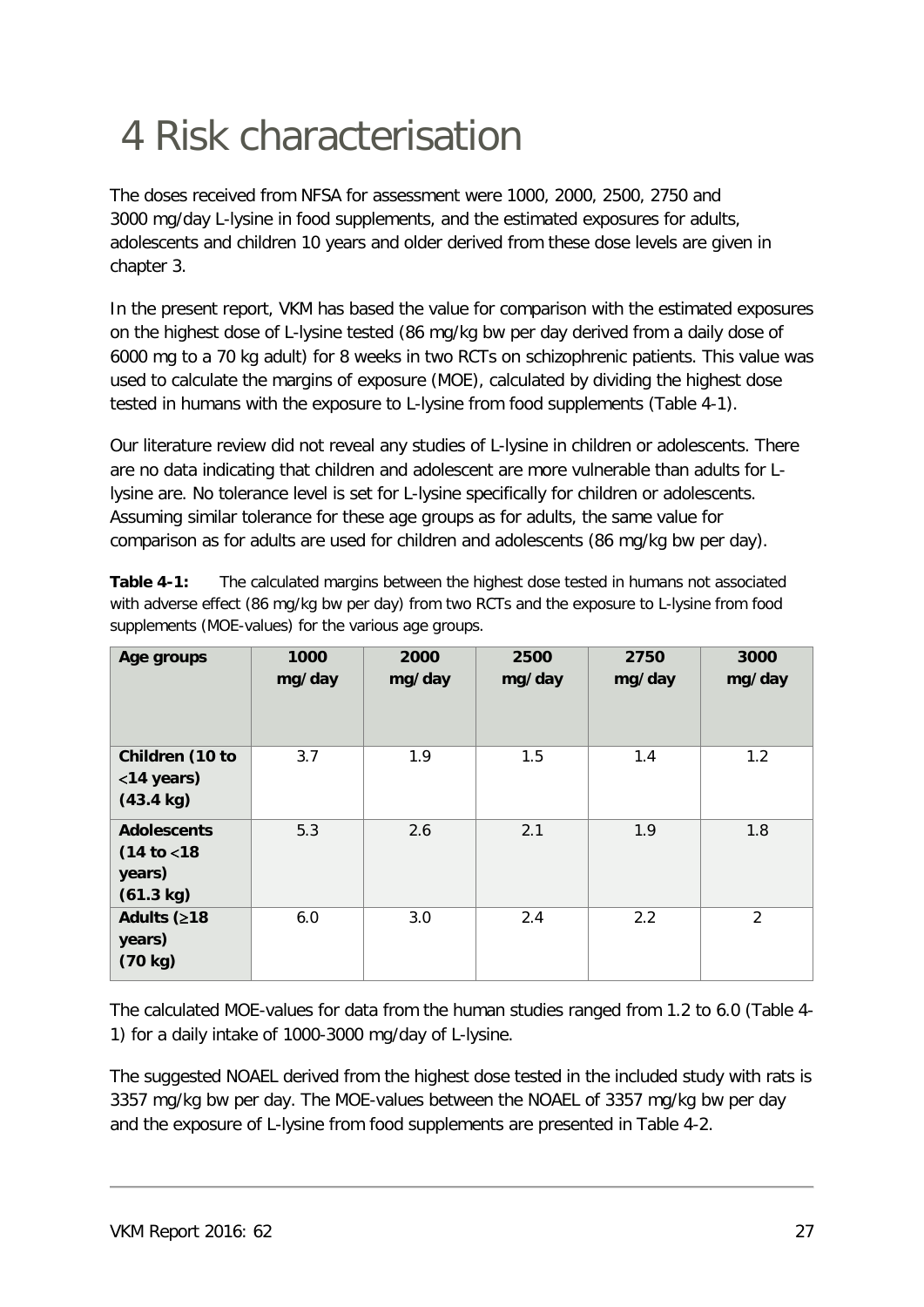**Table 4-2:** The calculated margins between the NOAEL (3357 mg/kg bw per day) from a rat study and the exposure to L-lysine from food supplements (MOE values) for the various age groups.

| Age groups                                                | 1000<br>mg/day | 2000<br>mg/day | 2500<br>mg/day | 2750<br>mg/day | 3000<br>mg/day |
|-----------------------------------------------------------|----------------|----------------|----------------|----------------|----------------|
| Children (10 to<br><14 years)<br>$(43.4 \text{ kg})$      | 146            | 73             | 58             | 53             | 49             |
| <b>Adolescents</b><br>(14 to < 18)<br>years)<br>(61.3 kg) | 206            | 103            | 82             | 75             | 69             |
| Adults (≥18<br>years)<br>(70 kg)                          | 235            | 118            | 94             | 85             | 78             |

The calculated MOE-values for the NOAEL from the animal study ranged from 49 to 235 (Table 4-2) for a daily intake of 1000-3000 mg/day of L-lysine.

The NOAEL suggested in the 90 days subchronic rat study supports the assumption that the specified doses are well tolerated in humans.

MOE-values below 10 in Table 4-1 (for interindividual differences in humans) and MOEvalues below 100 in Table 4-2 (for interspecies and interindividual differences) were regarded as acceptable since L-lysine is a nutrient that does not cause any known adverse health effects. In addition, the overall mean lysine intake according to NHANES III (5.3 g/day) is close to the doses considered in the present risk assessment. The requirement for lysine, 30 mg/kg bw per day, corresponding to 2.1 g/day is close to the doses considered in the present risk assessment.

VKM considers that:

In adults (≥18 years), the specified doses 1000, 2000, 2500, 2750 and 3000 mg/day L-lysine in food supplements are unlikely to cause adverse health effects.

In adolescents (14 to <18 years), the specified doses 1000, 2000, 2500, 2750 and 3000 mg/day L-lysine in food supplements are unlikely to cause adverse health effects.

In children (10 to <14 years), the specified doses 1000, 2000, 2500, 2750 and 3000 mg/day L-lysine in food supplements are unlikely to cause adverse health effects.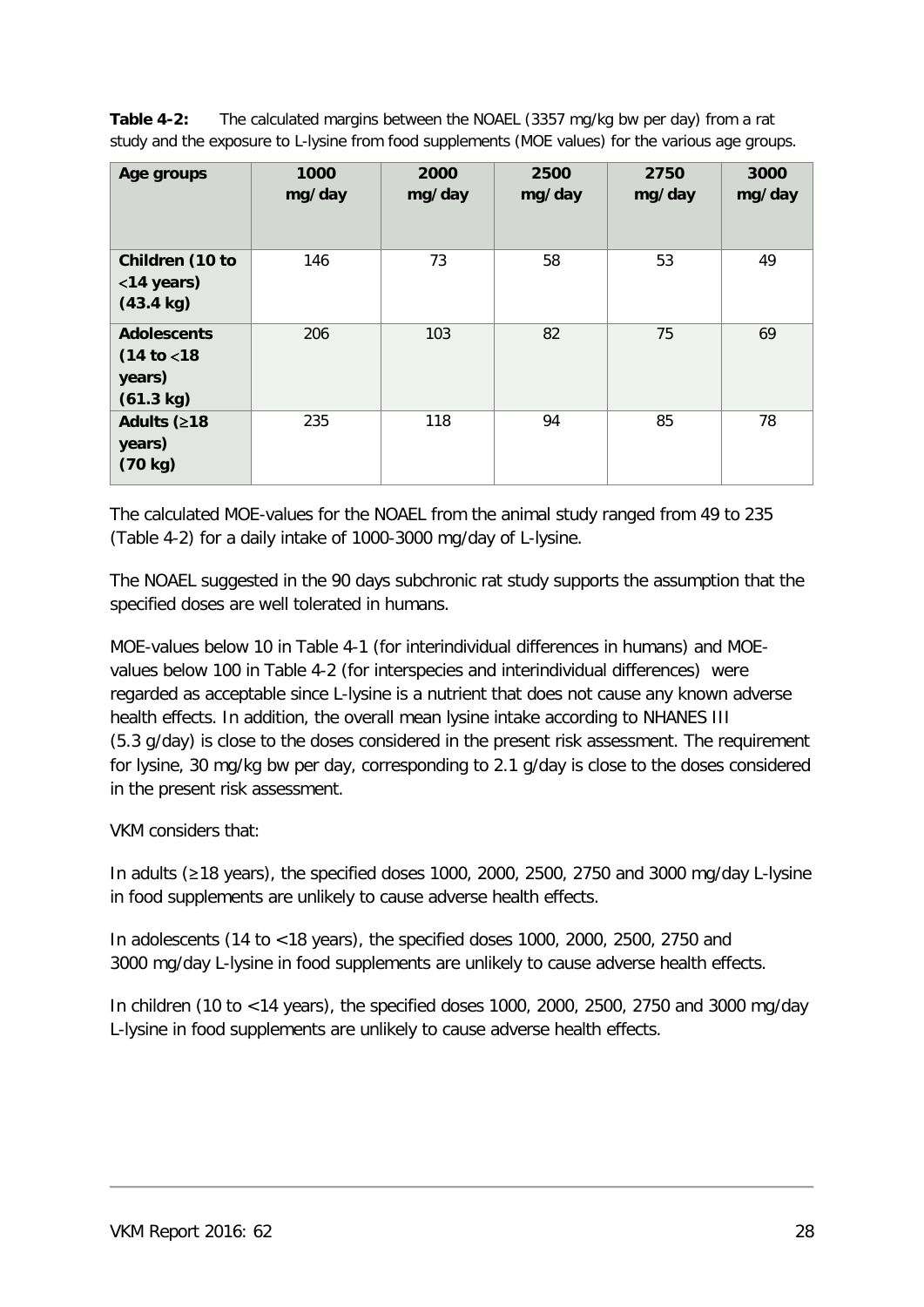## <span id="page-28-0"></span>5 Uncertainties

- A major uncertainty for the conclusion is the lack of long-term studies in healthy adults, adolescents and children reporting potential adverse health effects of L-lysine supplementation.
- No dose-response related to adverse effects have been observed; hence, the documentation supporting a daily dose of 6.0 g is limited.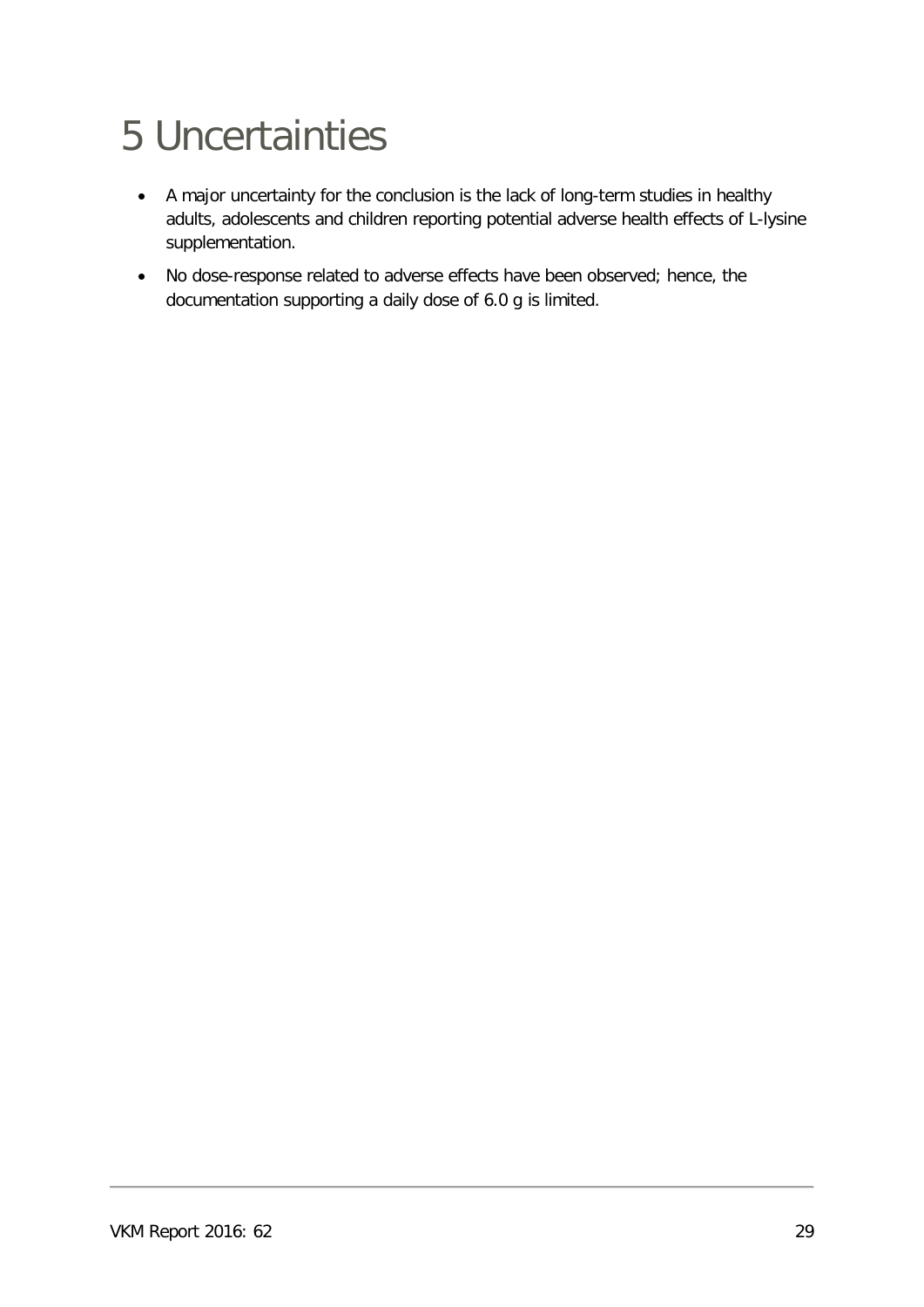## <span id="page-29-0"></span>6 Conclusions with answers to the terms of reference

The Norwegian Food Safety Authority (NFSA) requested the Norwegian Scientific Committee for Food Safety (VKM) to assess the safety of L-lysine in food supplements at the doses 1000, 2000, 2500, 2750 and 3000 mg/day for the general population, ages 10 years and above. The literature search was conducted 11 May 2016 and 28 September 2016, and included both human studies and animal studies.

The literature search did not reveal any relevant studies in children (10 to <14 years) and adolescents (14 to <18 years). No data have been found indicating that children or adolescents are more vulnerable than adults for L-lysine and no tolerance level is set for Llysine specifically for children or adolescents. The conclusions are therefore based on the assumption of similar tolerance for children and adolescents as for adults.

Two human RCTs and one subchronic rat study are included in this report. For the risk characterisation of L-lysine, in the absence of long-term human studies in healthy individuals, VKM will base the value of comparison on the highest dose tested in two 8 weeks RCTs on humans. The value of comparison is set to 86 mg/kg bw per day, corresponding to 6000 mg per day in a 70 kg adult. The NOAEL suggested in the 90 days subchronic rat study support the suggestion that these doses will be well tolerated in humans. MOE-values from 1.2 to 6 in humans were regarded as acceptable since L-lysine is a nutrient that does not cause any known adverse health effects. In addition, the overall mean lysine intake according to NHANES III (5.3 g/day) is close to the doses considered in the present risk assessment. The requirement for lysine, 30 mg/kg per day, corresponding to 2.1 g/day is close to the doses considered in the present risk assessment.

No particular vulnerable groups for L-lysine supplements have been identified.

VKM concludes that:

In adults (≥18 years), the specified doses 1000, 2000, 2500, 2750 and 3000 mg/day L-lysine in food supplements are unlikely to cause adverse health effects.

In adolescents (14 to <18 years), the specified doses 1000, 2000, 2500, 2750 and 3000 mg/day L-lysine in food supplements are unlikely to cause adverse health effects.

In children (10 to <14 years), the specified doses 1000, 2000, 2500, 2750 and 3000 mg/day L-lysine in food supplements are unlikely to cause adverse health effects.

An overview of the conclusions is presented in Table 6-1.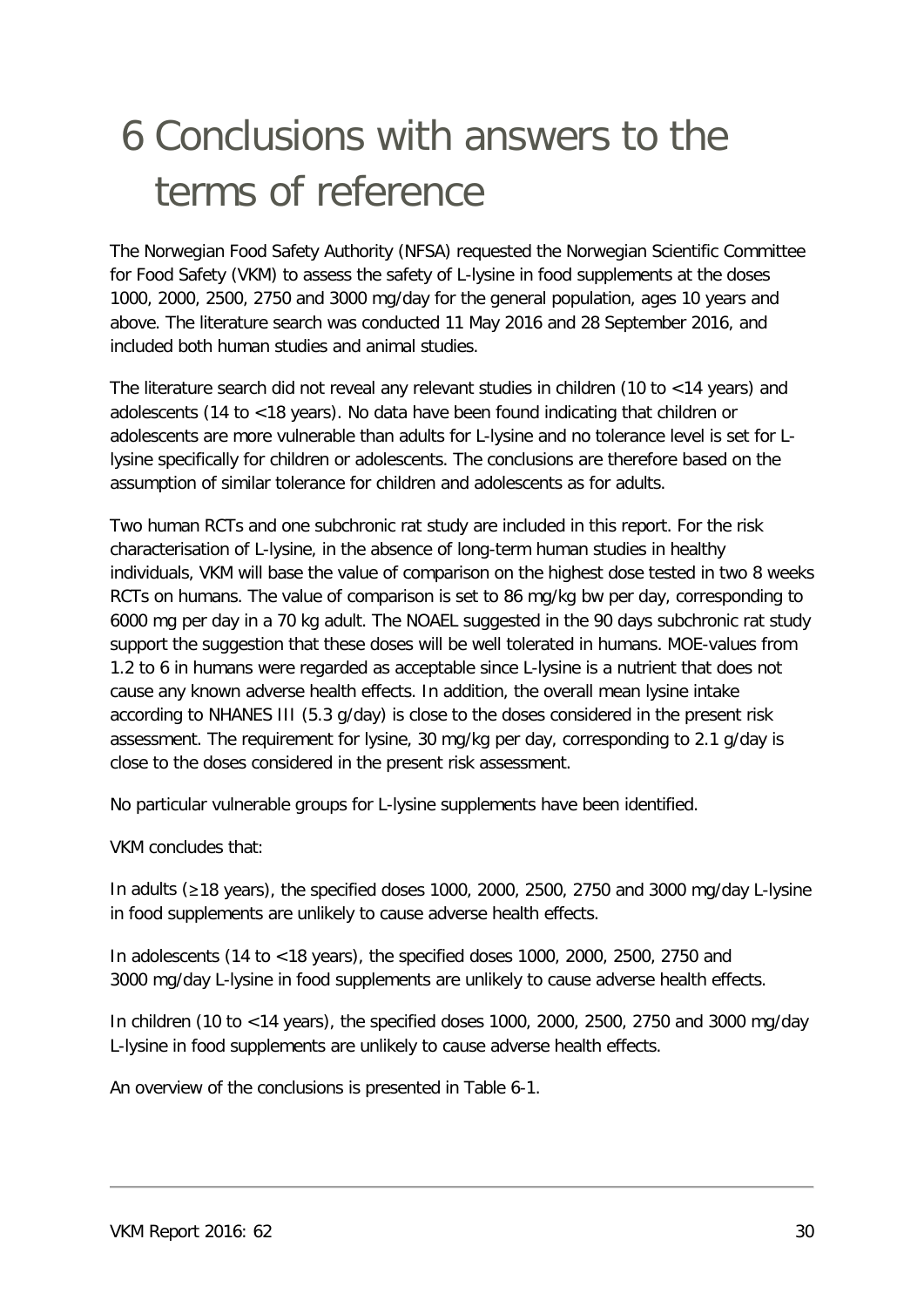| Table 6-1: | An overview of the conclusions for L-lysine in food supplements.                     |
|------------|--------------------------------------------------------------------------------------|
|            | Green: Estimated exposures to L-lysine are unlikely to cause adverse health effects. |

|                                                      | L-lysine       |                |                |                |                |
|------------------------------------------------------|----------------|----------------|----------------|----------------|----------------|
| <b>Doses</b><br>Age groups                           | 1000<br>mg/day | 2000<br>mg/day | 2500<br>mg/day | 2750<br>mg/day | 3000<br>mg/day |
| Children<br>(10 to < 14 years)                       |                |                |                |                |                |
| Adolescents<br>$(14 \text{ to } < 18 \text{ years})$ |                |                |                |                |                |
| Adults ( $\geq$ 18 years)                            |                |                |                |                |                |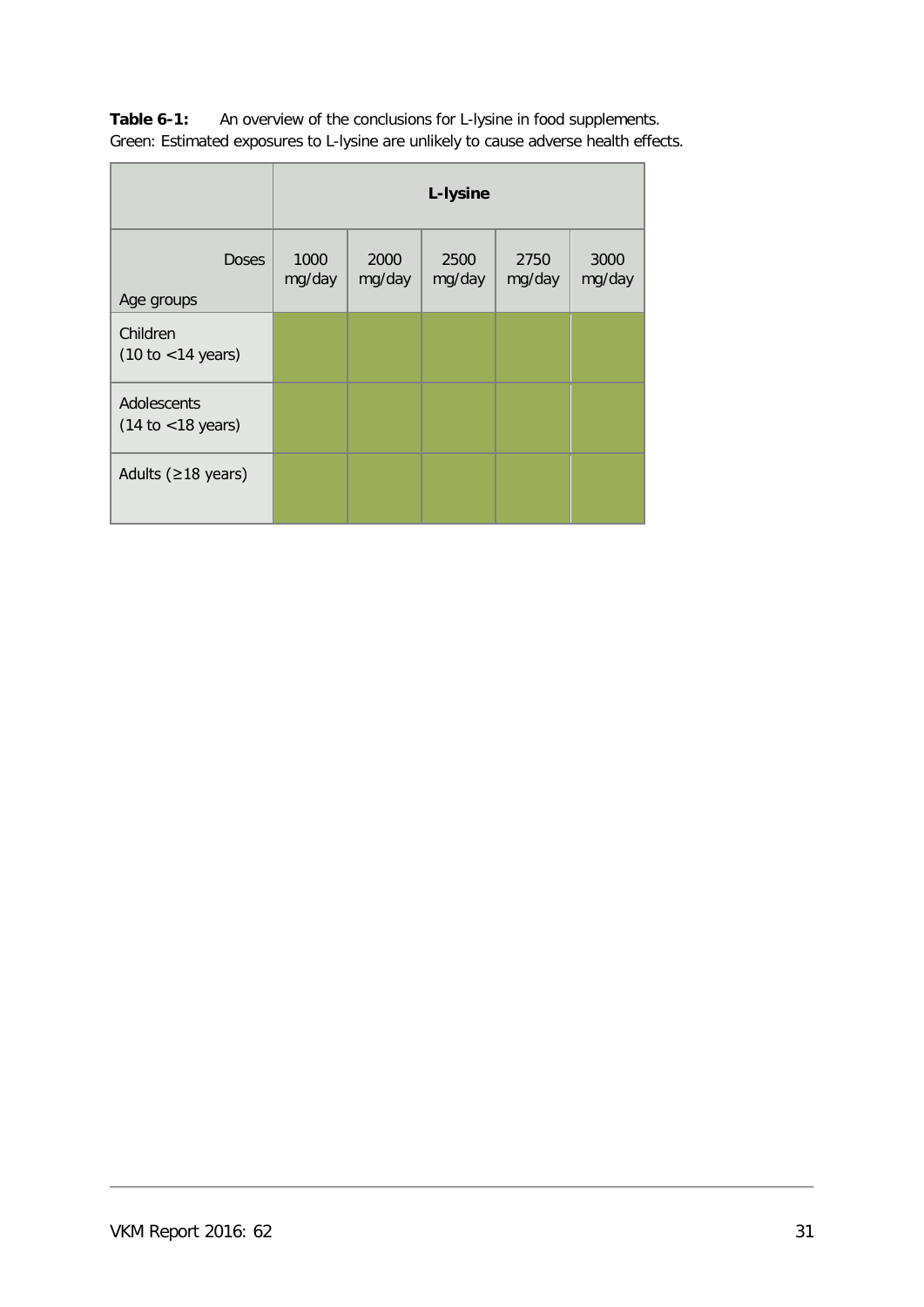## <span id="page-31-0"></span>7 Data gaps

- There is a lack of long-term studies on L-lysine in healthy children, adolescents and adult humans.
- There are few toxicological studies in animals where L-lysine is provided as a single supplement and with an appropriate study design to investigate possible long-term adverse effects.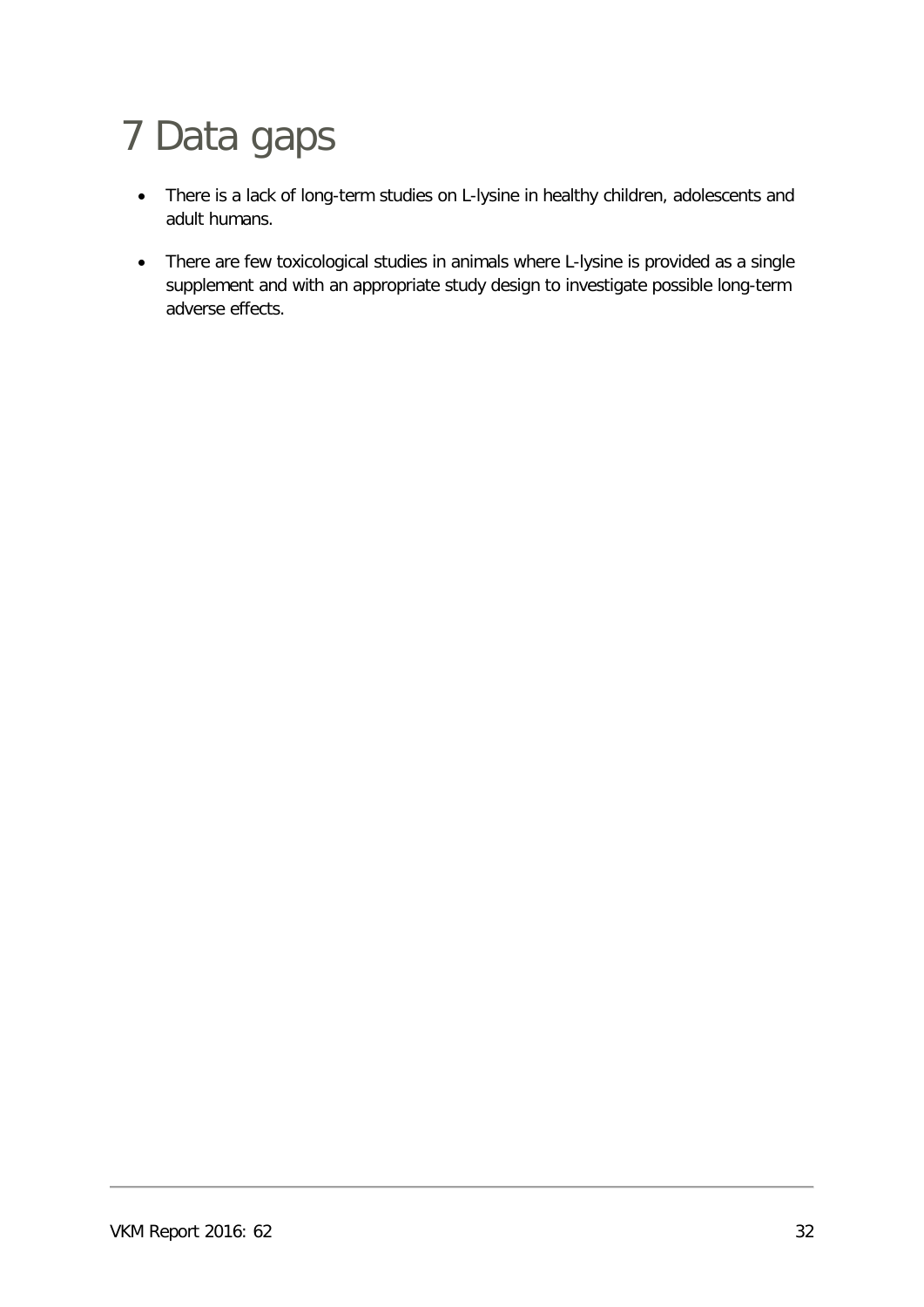### <span id="page-32-0"></span>8 References

- AESAN. (2012) Report of the Spanish Agency for Food Safety and Nutrition (AESAN)on the condition for use of certain substances other than vitamins, minerals and plants in food supplements - 1, The Spanish Agency for Food Safety and Nutrition (AESAN), Spain.
- Bikker P., Verstegen M.W., Bosch M.W. (1994) Amino acid composition of growing pigs is affected by protein and energy intake. J Nutr 124:1961-9.
- Czarnecki G.L., Hirakawa D.A., Baker D.H. (1985) Antagonism of arginine by excess dietary lysine in the growing dog. J Nutr 115:743-52.
- Edmonds M.S., Baker D.H. (1987) Failure of excess dietary lysine to antagonize arginine in young pigs. J Nutr 117:1396-401.
- Flodin N.W. (1957) Amino acid balance and efficiency of protein utilization. Metabolism 6:350-64.
- Flodin N.W. (1997) The metabolic roles, pharmacology, and toxicology of lysine. Journal of the American College of Nutrition 16:7-21.
- FVM. (2014) Bekentgørelse om tilsætning af visse andre stoffer end vitaminer og mineraler til fødevarer, Fødevareministeriet (FVM), Fødevarestyrelsen, Denmark.
- Griffith R.S., Walsh D.E., Myrmel K.H., Thompson R.W., Behforooz A. (1987) Success of Llysine therapy in frequently recurrent herpes simplex infection. Treatment and prophylaxis. Dermatologica 175:183-90.
- IOM. (2005) Dietary reference intakes for energy, carbohydrate, fiber, fat, fatty acids, cholesterol, protein and amino acids, Institute of Medicine, Washington DC.
- Kohlmeier M. (2015) Amino Acids and Nitrogen Compounds, Nutrient Metabolism. Structure, Fuction and Genes, Academic Press, USA.
- Singh M., Muralidhara Rao D., Pande S., Battu S., Mahalakshmi K., Rajeswar Dutt K., Ramesh M. (2011) Medicinal uses of L-Lysine: Past and future. International Journal of Research in Pharmaceutical Sciences 2:637-642.
- Tsubuku S., Mochizuki M., Mawatari K., Smriga M., Kimura T. (2004) Thirteen-week oral toxicity study of L-lysine hydrochloride in rats. International Journal of Toxicology 23:113-118.
- VKM. (2011) Risk categorisation of amino acids, Vitenskapskomiteen for mattrygghet, Oslo, Norway.
- Wass C., Klamer D., Katsarogiannis E., Palsson E., Svensson L., Fejgin K., Bogren I.B., Engel J.A., Rembeck B. (2011) L-lysine as adjunctive treatment in patients with schizophrenia: a single-blinded, randomized, cross-over pilot study. BMC Medicine 9:40.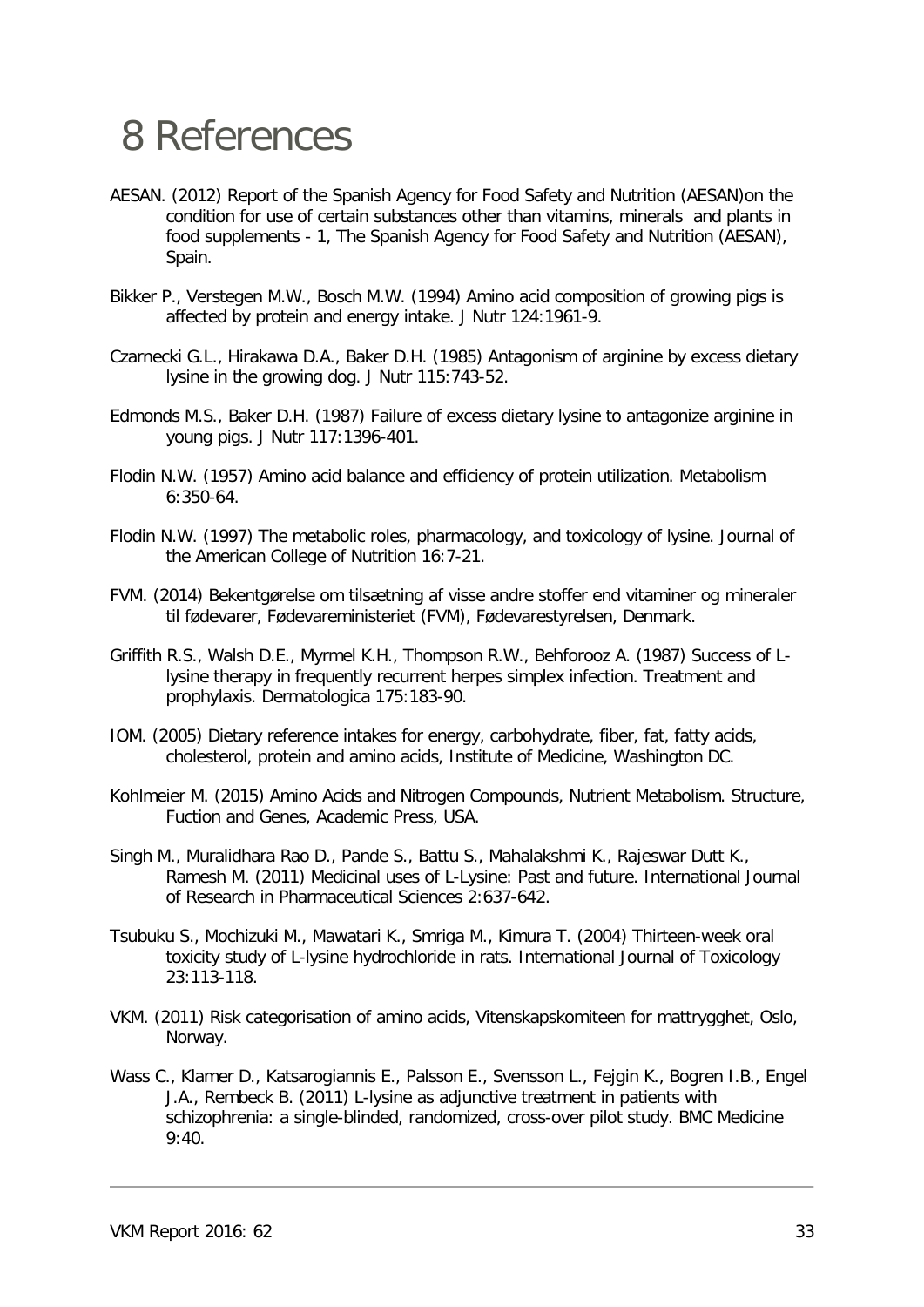- WHO. (1994) Assessing human health risks of chemicals: derivation of guidance values for health-based exposure limits, Environmental Health Criteria 170, World Health Organization.
- WHO. (2007) Protein and amino acid requirements in human nutrition, in: W. H. Organization (Ed.), Report of a joint FAO/WHO/UNU expert consultation (WHO Technical Report Series 935), Geneva, Switzerland.
- Zeinoddini A., Ahadi M., Farokhnia M., Rezaei F., Tabrizi M., Akhondzadeh S. (2014) L-lysine as an adjunct to risperidone in patients with chronic schizophrenia: A double-blind, placebo-controlled, randomized trial. Journal of Psychiatric Research 59:125-131.